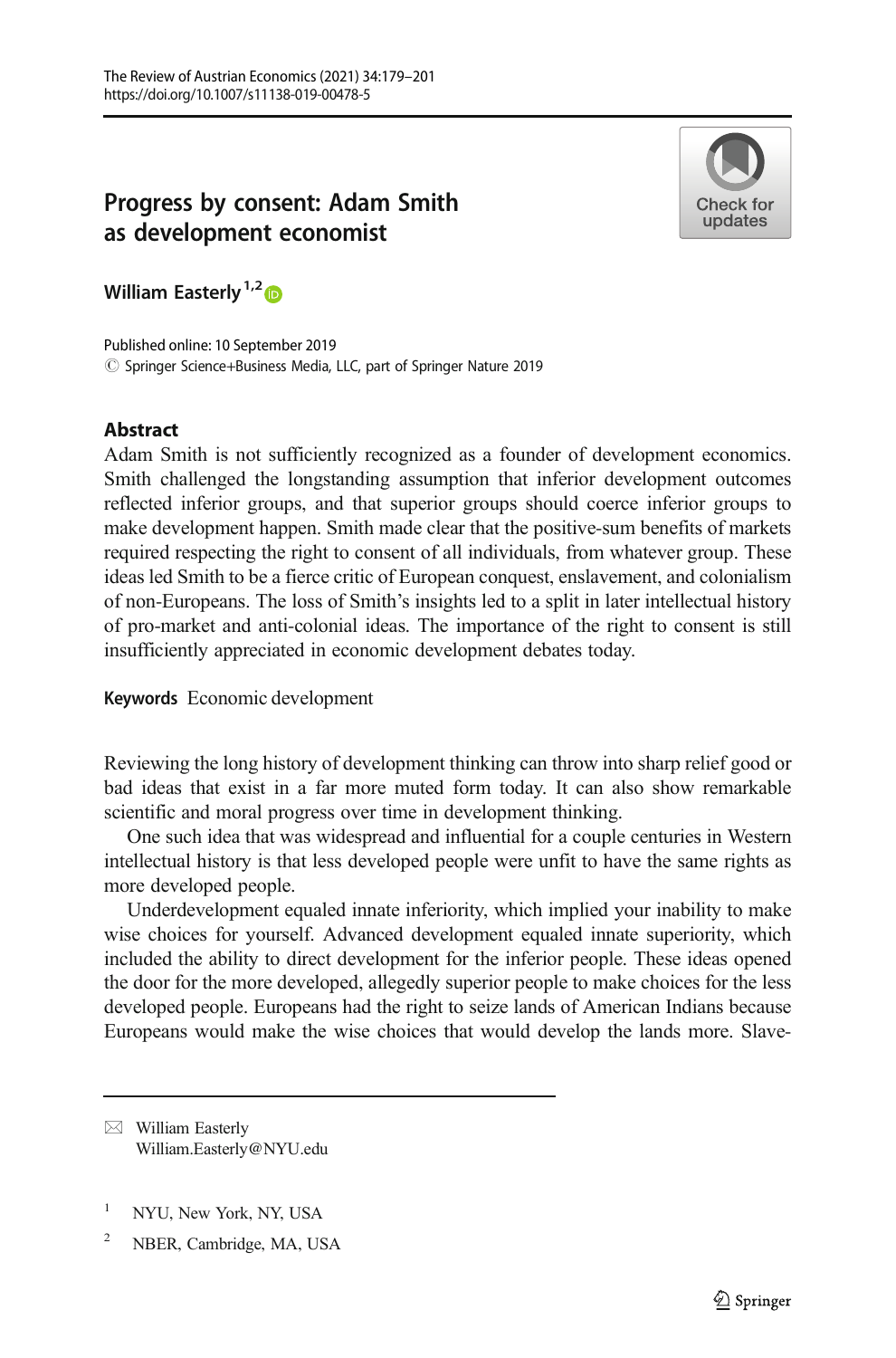owners had the right to dictate to slaves unfit to make choices for themselves. Colonizers had the right to dictate to whole countries unfit to make choices for themselves. Many thinkers linked the idea that underdevelopment reflects innate inferiority to the right of the more developed to coerce the less developed.

Adam Smith is notable in this debate because he argued more universally for individuals' right to choose for themselves, and emphasized how these choices would serve both their own interests and those of society and the world as a whole.<sup>1</sup> Smith shows how recognizing the right to choose and consent is essential for development to really be beneficial for all. The gains from trade can only occur if one party does not coerce the other, an idea that led Smith to fiercely criticize European conquest and colonization of non-Europeans. He shows how the ideas of economics are very important in what most would classify as a moral or political debate.

Smith also contradicts the idea that all Europeans used to be equally racist and oppressive and that there is linear progress over time. Although hardly a saint by today's standards, Smith mounted an argument in favor of universal equal rights for individual choice that is notable for its day. Sadly, some of his key ideas on this were lost by later economists and thinkers for many decades afterwards.

Let's start with an example of the unequal rights debate in Smith's own time and place. Smith's fellow Scottish luminary and friend David Hume expressed widespread conventional wisdom on the innate inferiority of less developed (what he called less civilized) groups in 1753:

I am apt to suspect the negroes, and in general all the other species of men (for there are four or five different kinds) to be naturally inferior to the whites. There never was a civilized nation of any other complexion than white, nor even any individual eminent either in action or speculation.<sup>2</sup>

Hume sees success of Europeans at becoming developed (civilized) as due to their superiority as a racial group. The innate group difference explanation is so dominant that Hume denies even any heterogeneity among the non-white group, with not a single national exception and not even any individual exceptions.

Hume had also argued these innate differences implied no rights to choose for themselves for the inferior nonwhites and no moral restraints on coercion by the superior whites. He probably meant this as a positive description of the moral norms among whites rather than his own normative view.<sup>3</sup>

 $1$  Glaeser ([2011](#page-22-0)) argues that the individual right to choose is "the moral heart of Economics," tracing it back to Adam Smith

<sup>&</sup>lt;sup>2</sup> From the essay "On National Characters" in the original 1753 version of Hume [\(1777\)](#page-22-0). The later 1777 version drops the phrase "and in general all the other species of men (for there are four or five different kinds)," which was perhaps Hume's response to criticisms of this passage.<br> $3$  Sebastiani [\(2013,](#page-22-0) Kindle Locations 1058-1064) argues that Hume "intended to demonstrate that justice was

an artificial, conventional, and social virtue relating to public utility and not to any transcendental principle, because it had come into being and evolved in the ambit of relations of exchange between individuals." More evidence for this is that Hume expresses his own revulsion against slavery: "domestic slavery, in the AMERICAN colonies, and among some EUROPEAN nations, would never surely create a desire of rendering it more universal. The little humanity…to exercise so great authority over their fellow-creatures, and to trample upon human nature, were sufficient alone to disgust us with that unbounded dominion." (from his 1742 Essay "On the Populousness of Ancient Nations" in Hume [\(1777\)](#page-22-0))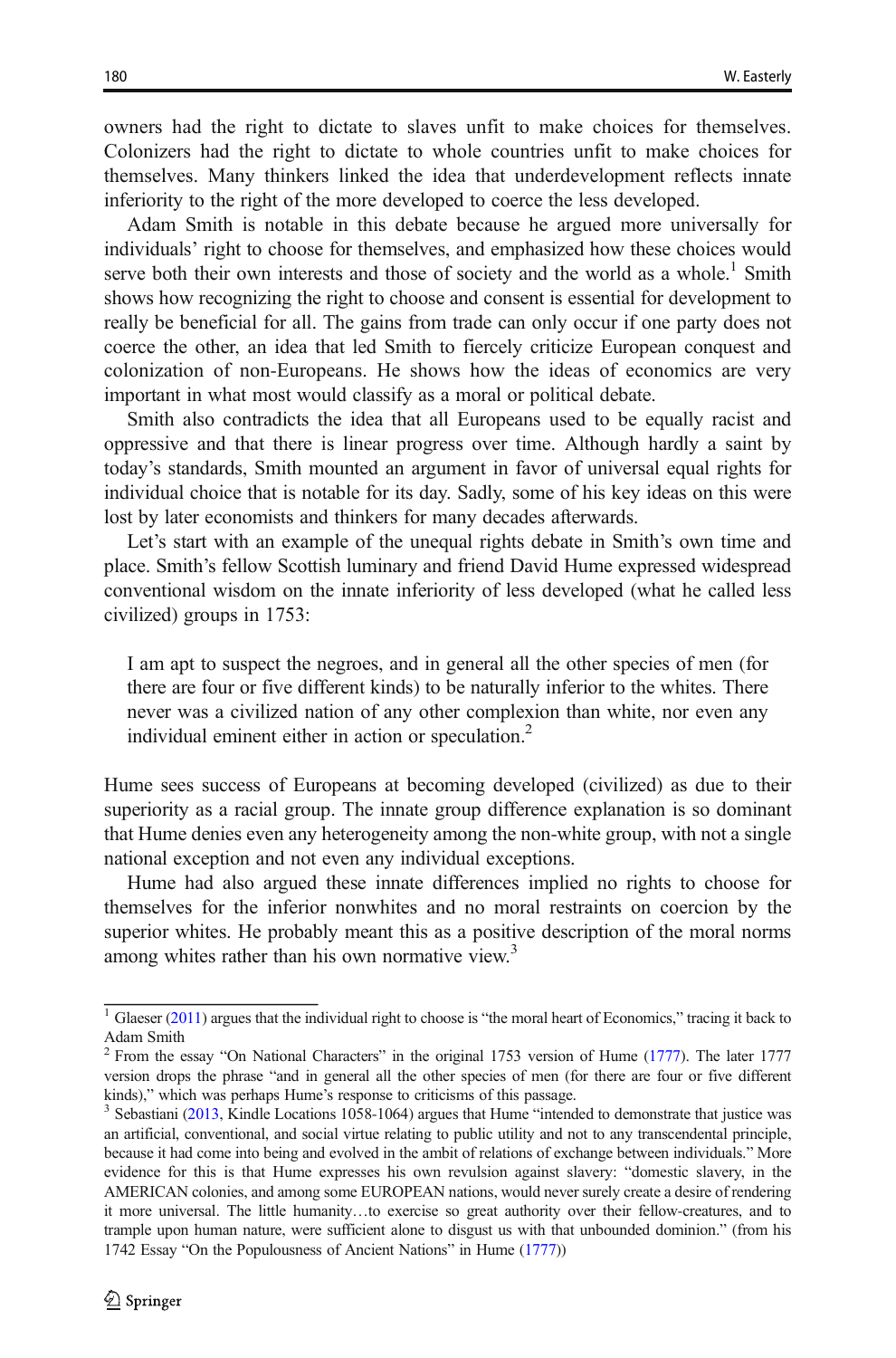Hume said that the norm is that we should not "lie under any restraint of justice with regard to" an inferior "species." Nor would these inferiors "possess any right or property." In short:

Our intercourse with them … {is} absolute command on the one side, and servile obedience on the other. Whatever we covet, they must instantly resign: Our permission is the only tenure, by which they hold their possessions … the restraints of justice and property, being totally useless, would never have place ... [\(1751:](#page-22-0) 88)

Hume applied this to the European conquest of the Americas as an example:

The great superiority of civilized EUROPEANS above barbarous INDIANS… made us throw off all restraints of justice, and even of humanity, in our treatment of them. [\(1751:](#page-22-0) 89)<sup>4</sup>

A now forgotten member of the Scottish enlightenment named James Dunbar summarized (and attacked) this kind of norm in 1782, partly in response to Hume:

Europe, at this day, usurps over all the communities of mankind. She affects to move in another orbit from the rest of the species. She is even offended with the idea of a common descent; and rather than acknowledge her ancestors to have been co-ordinate only to other races of Barbarians, and in parallel circumstances … by imagining specific differences among men, {she} precludes or abrogates their common claims. According to this theory, the oppression or extermination of a meaner race, will no longer be so shocking to humanity. Their distresses will not call upon us so loudly for relief. And public morality, and the laws of nations, will be confined to a few regions peopled with this more exalted species of mankind.<sup>5</sup>

Dunbar did not develop the counter-attack; he mainly objected on moral and religious grounds. Smith did develop a counter-attack on both positive and normative grounds. He did not disprove the idea of innate differences or the unfitness of inferior groups to choose for themselves. Rather, he showed there was an alternative way of thinking – economics – that made the link between inferior outcomes and inferior individuals not as automatic as it seemed. He argued for the potential for mutual gains if everyone's right to choose is respected, as opposed to the zero-sum games of coercion of non-Europeans by Europeans. Unlike Hume, Smith was not limiting himself to describing the existing moral norms; he was affirming normative rules (an "obvious and simple system of natural liberty") that made these mutual gains possible.

Let us trace the steps that lead from some of Smith's well-known ideas to Smith's not very well-known critique of European conquest and colonialism:

<sup>&</sup>lt;sup>4</sup> Quotations from Hume ([1751](#page-22-0)) from Levy and Peart [\(2004\)](#page-22-0), whose exposition I follow here. This paper has also benefited greatly from an unpublished manuscript Levy and Peart 2016.

<sup>5</sup> Pp. 102–103, Dunbar [\(1782\)](#page-21-0)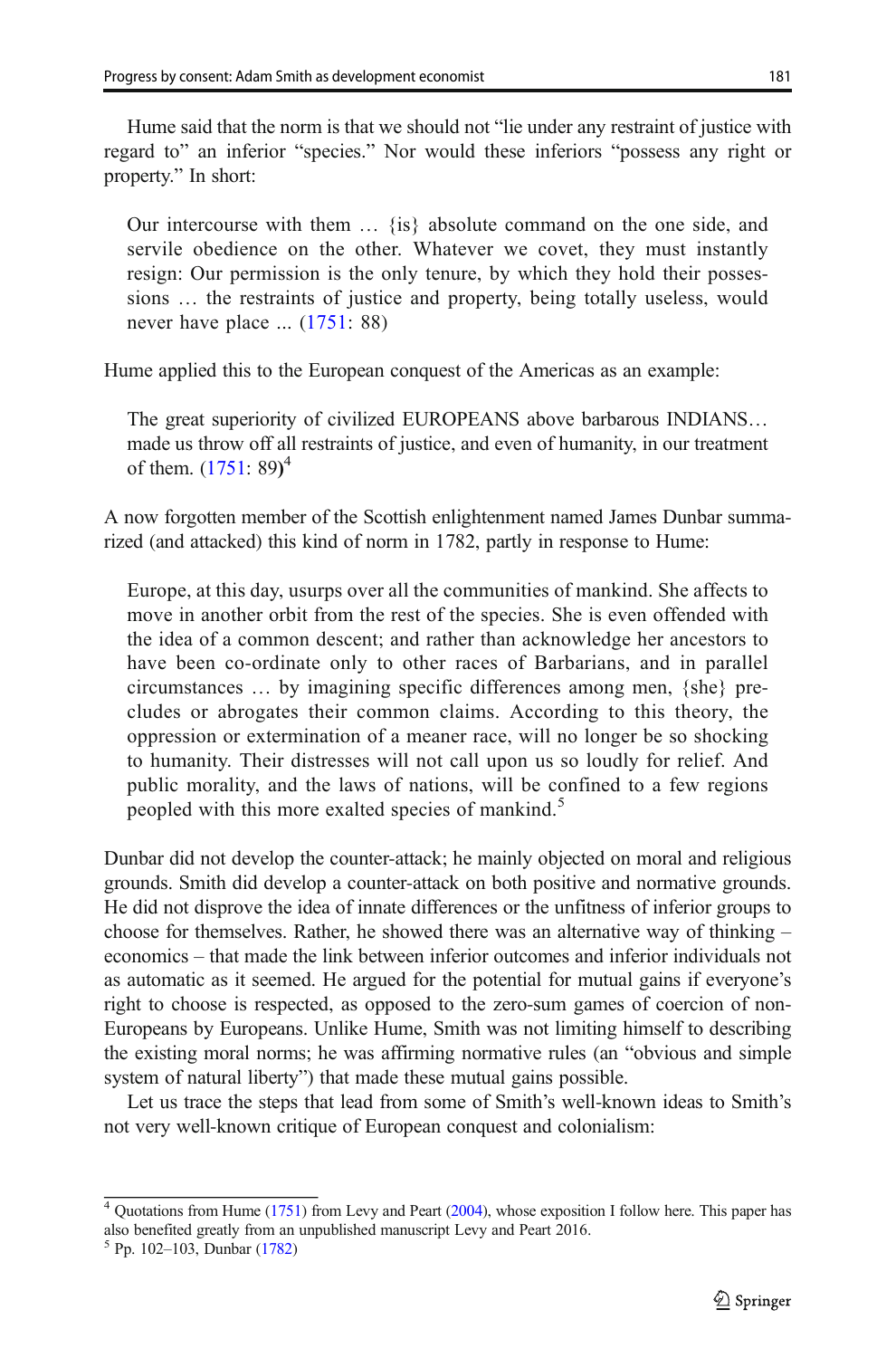- (1) Adam Smith really was a Development Economist,
- (2) He celebrated individual choice everywhere,
- (3) He denied that superior institutions reflected superior races,
- (4) He advocated the moral principle of reciprocal respect for everyone else's right to choose and consent,
- (5) He criticized European conquest and colonialism as a violation of all of these principles.

#### 1 Step 1: Adam Smith really was a Development Economist

To learn from history of development thinking, we first have to be convinced there IS a history of such thinking. There is a curious notion in development economics that the field emerged out of nowhere right after World War II. I used to share that view, writing in 2001: "{For decades and centuries} No economists paid much attention to the problems of poor countries…Suddenly after World War II, we policy experts, having ignored poor countries for centuries, now called for attention to their "urgent problems.""<sup>6</sup>

Let us define the field at a minimum as the study of the development differences among nations and peoples. Apparently we believe that economists for decades and centuries had remarkably little curiosity about the dramatic development differences evident around them.

It took me embarrassingly long to acknowledge some obvious ancient history of development thinking, and some other development economists are apparently taking even longer. As long ago as 1776, Adam Smith wrote a book called the Wealth of Nations. It turns out, after many hours of careful reading, that the book is indeed about the Wealth of Nations.

Far from ignoring the wider world, Smith cited 164 different historical or contemporary place names or names of ethnic groups. Figure [1](#page-4-0) shows these references mapped onto a world map with old country and colony boundaries.

The omissions (shown in grey) are rare and reflect information availability. Only Australia and New Zealand are left out altogether. Specific place names in Africa are limited to some places on the coast, but there are very important discussions of the African continent as a whole. The rest of the world is well covered (shown in black), and the top 20 most mentioned places (shown as hatched) are spread around the world. Smith has abundant coverage of future Third World places such as Peru, Mexico, Chile, Egypt, India, Africa, Central Asia, and China. Smith's First World success stories are England, lowland Scotland, British North America, and Holland. The future Second World is also covered in discussions of Russia and Eastern Europe.

Smith's terminology of course did not include "GDP per capita" or even "development," yet the words he used express similar concepts. For developed, he used civilized, opulent, modern, prosperous, improved, advanced, or rich. For the least developed, he used savage, barbarous, rude, poor, unimproved, uncivilized, unfortunate, or ignorant. For economic growth or its absence, Smith uses words like progress, advance, stationarity, decline, or decay. Some of these terms are offensive, which make clear Smith shared prejudices of his day. In context of his specific examples, however,

 $6$  Easterly [\(2001](#page-21-0)), p. 30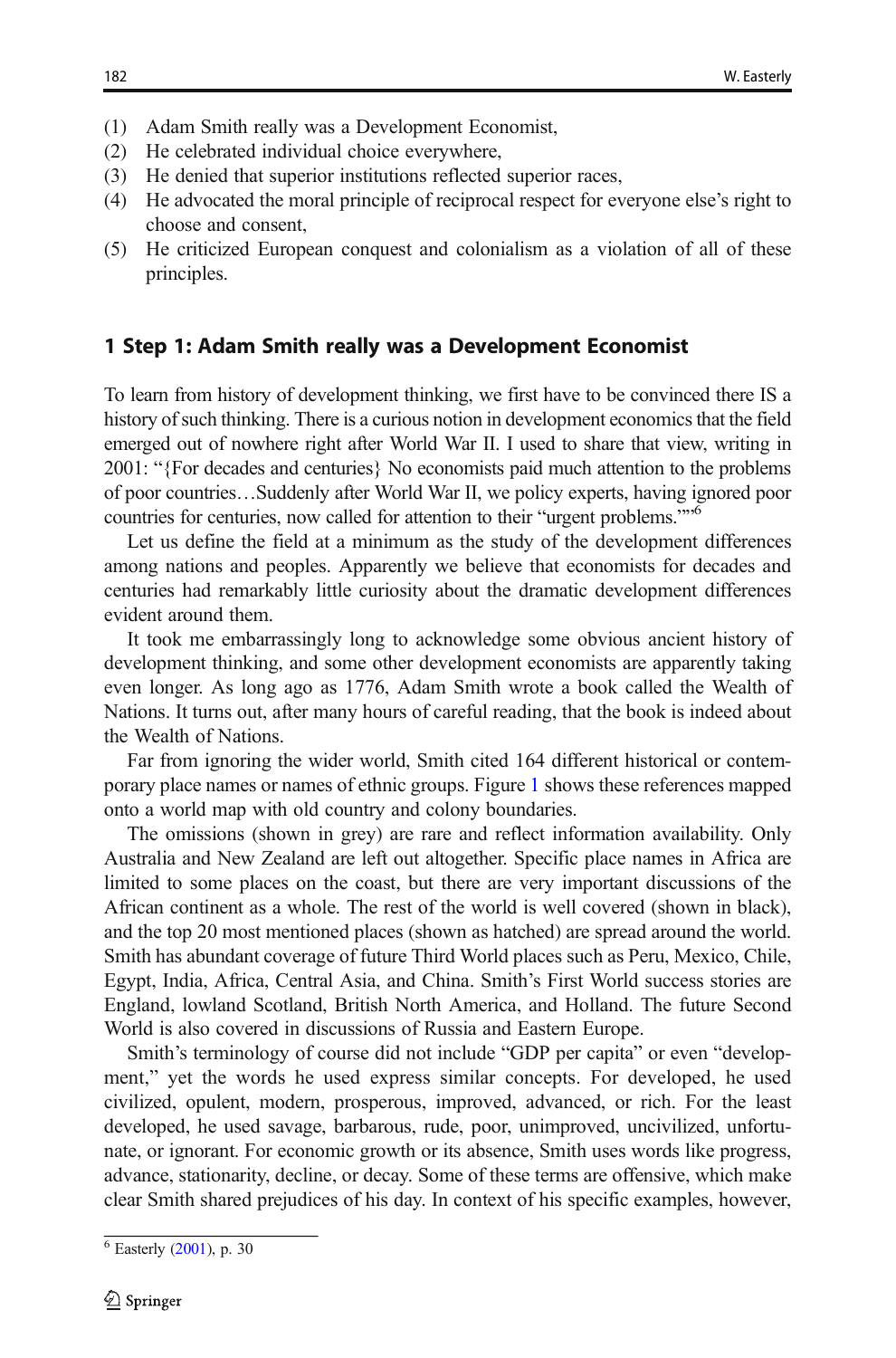<span id="page-4-0"></span>

Fig. 1 Countries or colonies mentioned in Adam Smith's The Wealth of Nations shaded black. Top 20 in the number of mentions shown as hatched. Places not mentioned shown in grey. Created using [https://historicalmapchart.net/world-1815.html.](https://historicalmapchart.net/world-1815.html)

Smith is using these words as empirical descriptors for levels or changes of material income, human capital, and technology.

As we will see below, Smith used his widespread examples to test his preferred hypothesis to explain development. The hypothesis is not a surprise – development happens based on free trade and free markets, making possible the division of labor and gains from specialization. Many of his examples use natural variation in trade based on access to waterways, or proximity to prosperous towns or rich neighbors. So for example, England, Scotland, and Holland benefit from access to waterways, towns, and rich neighbors. Inland Africa suffers from the lack of all three. The Incas and the Aztecs had not enough trade for a different reason – they lacked money as a means of exchange. China and India were intermediate development examples because they had large domestic markets and good interior water transport, but had refused to participate in international trade. Free institutions and moral norms that support individual choice and trade also matter, as we will develop more below.

#### 2 Step 2: Smith universally celebrates individual choice

Smith is famous for stressing the power of choices of self-interested individuals, and he does not modify this approach when he covers less developed areas. There is so much attention paid to the "self-interest" part of this approach that the "individual choice" part is often overlooked. At the time (and for more than a century and a half afterwards), the conventional wisdom on development differences stressed innate group differences rather than individual behavior. As we saw with Hume, people thought it obvious that development outcomes for groups simply reflected innate superiority or inferiority of those groups. Inferior groups lacked, among other things, the ability to make the right choices for themselves.

Smith opted instead for what historians of thought Peart and Levy ([2005](#page-22-0)); Levy and Peart [\(2016a](#page-22-0), [b\)](#page-22-0) called "analytical egalitarianism" for all individuals. He is assuming that individuals everywhere are capable of acting in their own interest, and then that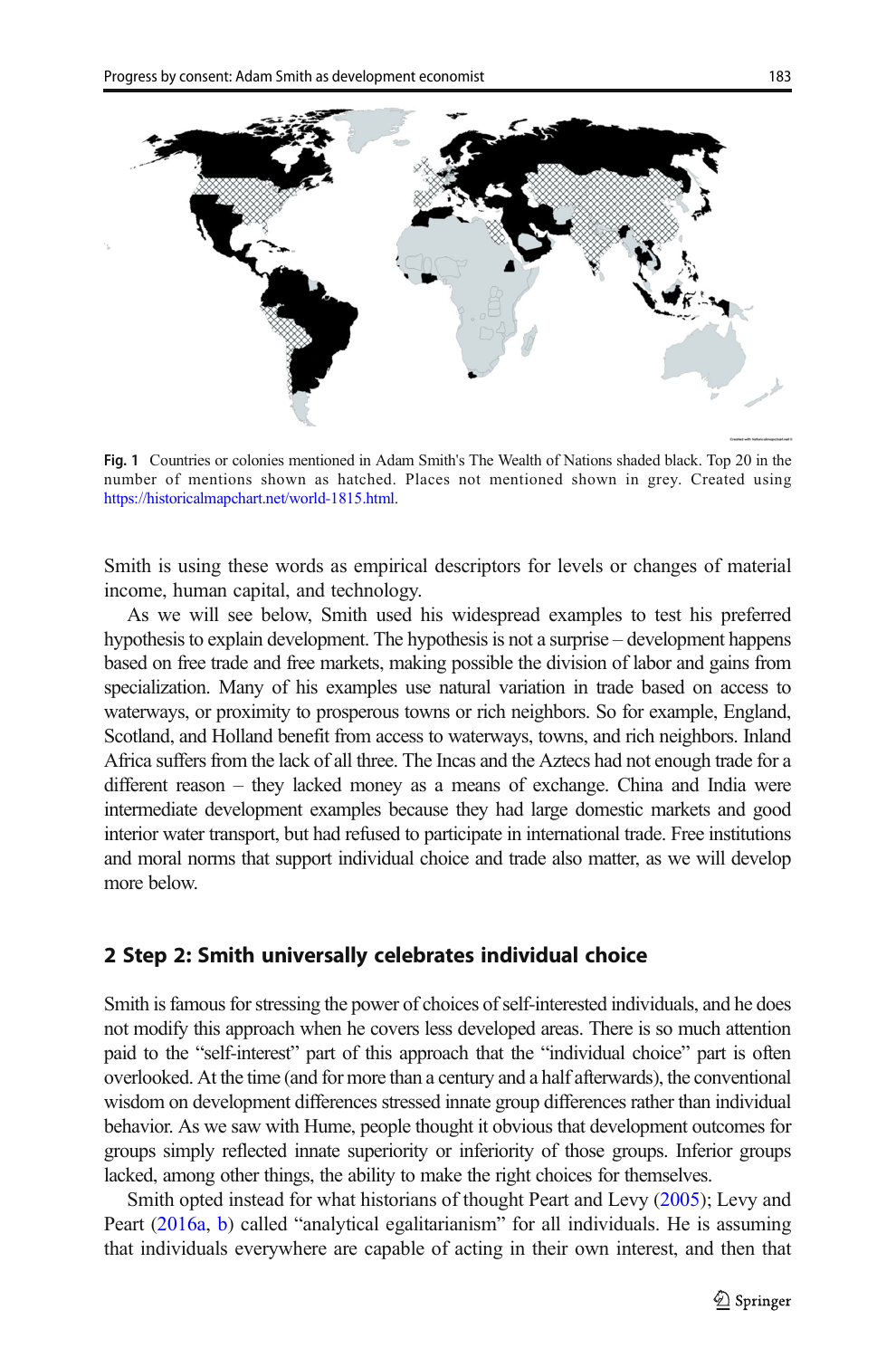their choices actually benefit society as a whole. Some of Smith's most famous statements are in the context of building up from individual choices to the benefits of free trade or free markets for society-wide development. He starts with the "division of labour, from which so many advantages are derived," which is based on the individual "propensity to truck, barter, and exchange one thing for another."<sup>7</sup>

The importance of individual choices comes right after in the famous quote: "It is not from the benevolence of the butcher, the brewer, or the baker that we expect our dinner, but from their regard to their own interest."<sup>8</sup> Even such humble members of society (by the standards of Smith's day) as butchers make rational choices in their own interest and in the interest of the rest of us. Individual choice exists on both sides of every transaction – the butcher chooses to sell us the beef and we consent to buy it from him. The voluntary choice on both sides guarantees that it is a mutually beneficial transaction.

Smith moves next to how this raises the productivity of individuals through gains from exchange that lead to gains from specialization. "Being able to exchange all that surplus part of the produce of his own labour" for "the produce of other men's labour" allows specialization. "Every man {can} apply himself to a particular occupation, and to cultivate and bring to perfection whatever talent of genius he may possess for that particular species of business."<sup>9</sup>

Another member of the Scottish Enlightenment noted the effect of liberty or its absence on individual productivity in a rejoinder to Hume on his view of the innate inferiority of blacks: "Learn, Mr. Hume, to prize the blessings of Liberty and Education, for … had you been born and bred a slave, your Genius… would never have been heard of."<sup>10</sup>

For society as a whole, good outcomes reflect the freedom of choice for individuals. Smith gives many examples of this, anticipating much of the neoclassical synthesis of modern economics.

Individual choice beneficially corrects misallocation, anticipating the modern discussion of misallocation as a major determinant of Total Factor Productivity and hence level of development. On allocation of labor, if there "was any employment evidently either more or less advantageous than the rest, so many people would crowd into it in the one case, and so many would desert it in the other, that its advantages would soon return to the level of other employments." The individualist choices are at work again: "Every man's interest would prompt him to seek the advantageous, and to shun the disadvantageous employment." Smith notes this can only happen when there was individual "liberty, and where every man was perfectly free both to choose what occupation he thought proper, and to change it as often as he thought proper."<sup>11</sup> It also reflects individual freedom to choose where to live. If there is coercion of individuals, these benefits fall apart. Smith elsewhere complains: "To remove a man who has committed no misdemeanour, from the parish where he chooses to reside, is an evident violation of natural liberty and justice."<sup>12</sup>

<sup>&</sup>lt;sup>7</sup> Smith [\(1776\)](#page-22-0), Kindle Locations 217–220<br>
<sup>8</sup> Smith (1776) (Kindle Locations 233–239)<br>
<sup>9</sup> Smith (1776) (Kindle Locations 252–258)<br>
<sup>10</sup> Quoted in Sebastiani ([2013](#page-22-0)), Kindle Locations 2962–2964<br>
<sup>11</sup> Smith (1776) (Kindle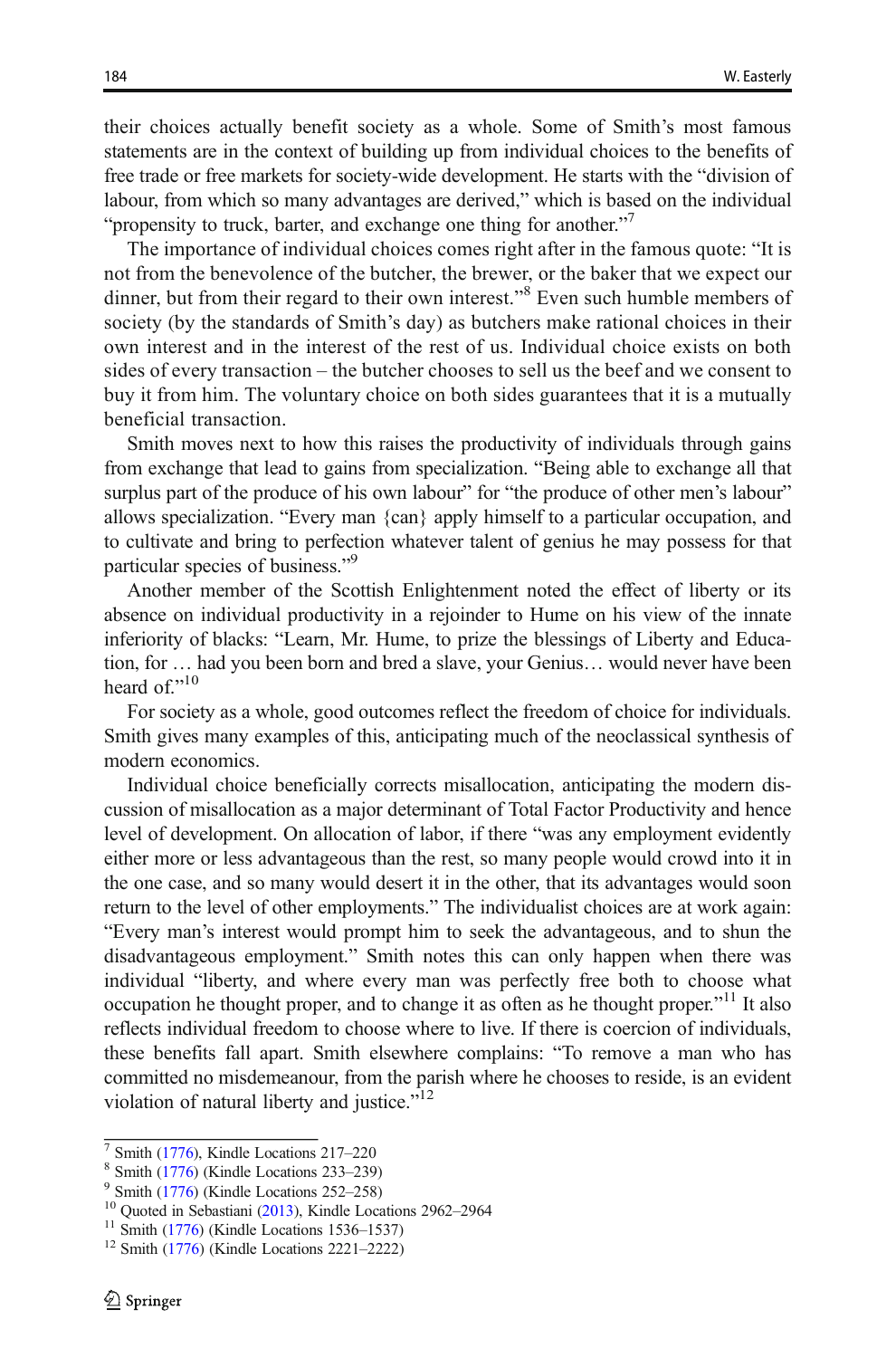Individual choice also corrects misallocation of capital. The individual employs his capital where "its produce may be of the greatest value" because he is responding to individual incentives: "he intends only his own gain." It is in this context we hear the famous words: "he is in this, as in many other cases, led by an invisible hand to promote an end which was no part of his intention. Nor is it always the worse for the society that it was no part of it. By pursuing his own interest, he frequently promotes that of the society more effectually than when he really intends to promote it."<sup>13</sup> The self-interest usually gets all the attention here in the readings of these quotes divorced from context. The self-interest argument is there, but what is more notable for our purposes is how Smith has gone from individual choice to the level of development of a society when it is possible to realize the benefits of freedom of individual choice through gains from trade, gains from specialization, and correcting misallocation.

Slavery makes the same points on the benefits of individual choice in reverse, he notes much later in the Wealth of Nations. Slaves did not consent to have their production seized by their owner. Slaves are also not free to move to higher wage employments. Slaves have no incentive to work hard, and so lands worked by slaves "produce as little as possible."<sup>14</sup> Likewise, slaves have no incentive to make laborsaving innovations on the job, these "have been the discoveries of freemen." (He confirms this empirically with a comparison of high productivity Hungarian mines with free labor compared to low productivity Turkish mines using slave labor in the same neighborhood.)<sup>15</sup>

So individuals will produce more when they belong to societies where they are not slaves, where it is possible to trade, where there is freedom of individual choice. If there are bad aggregate outcomes for a nation or racial group, in Smith's analysis, it reflects lack of opportunity for trade or bad institutions that deny individuals the freedom to make their own choices.

Variations on the noun "choice" or verb "choose" occur 48 times in the Wealth of Nations. Smith mentions "consent" 24 times. Celebrating choice was a powerful alternative to the widespread assumptions in the West that individuals from inferior groups were simply incapable of making good choices for themselves or for their societies.

However, there is still a major loose end  $-$  if good institutions partially determine the outcome, these superior institutions could still reflect the wisdom of superior individuals from superior groups.

#### 3 Step 3: Smith denies that superior institutions reflect superior people

This step is the most radical and the most intellectually challenging both in Smith's day and in ours. It involves first the idea of unintended general equilibrium (or in Hayek's more general and poetic phrase "spontaneous order"), of which the Invisible Hand of the market is the most famous example. Second, Smith describes how the extent of the market (if we think of that as an institutional feature) varies unintentionally with

 $13$  Smith [\(1776\)](#page-22-0) (Kindle Locations 7128–7133)<br>
<sup>14</sup> Smith (1776) (Kindle Locations 6223–6227)<br>
<sup>15</sup> Smith (1776) (Kindle Locations 10,904–10,911)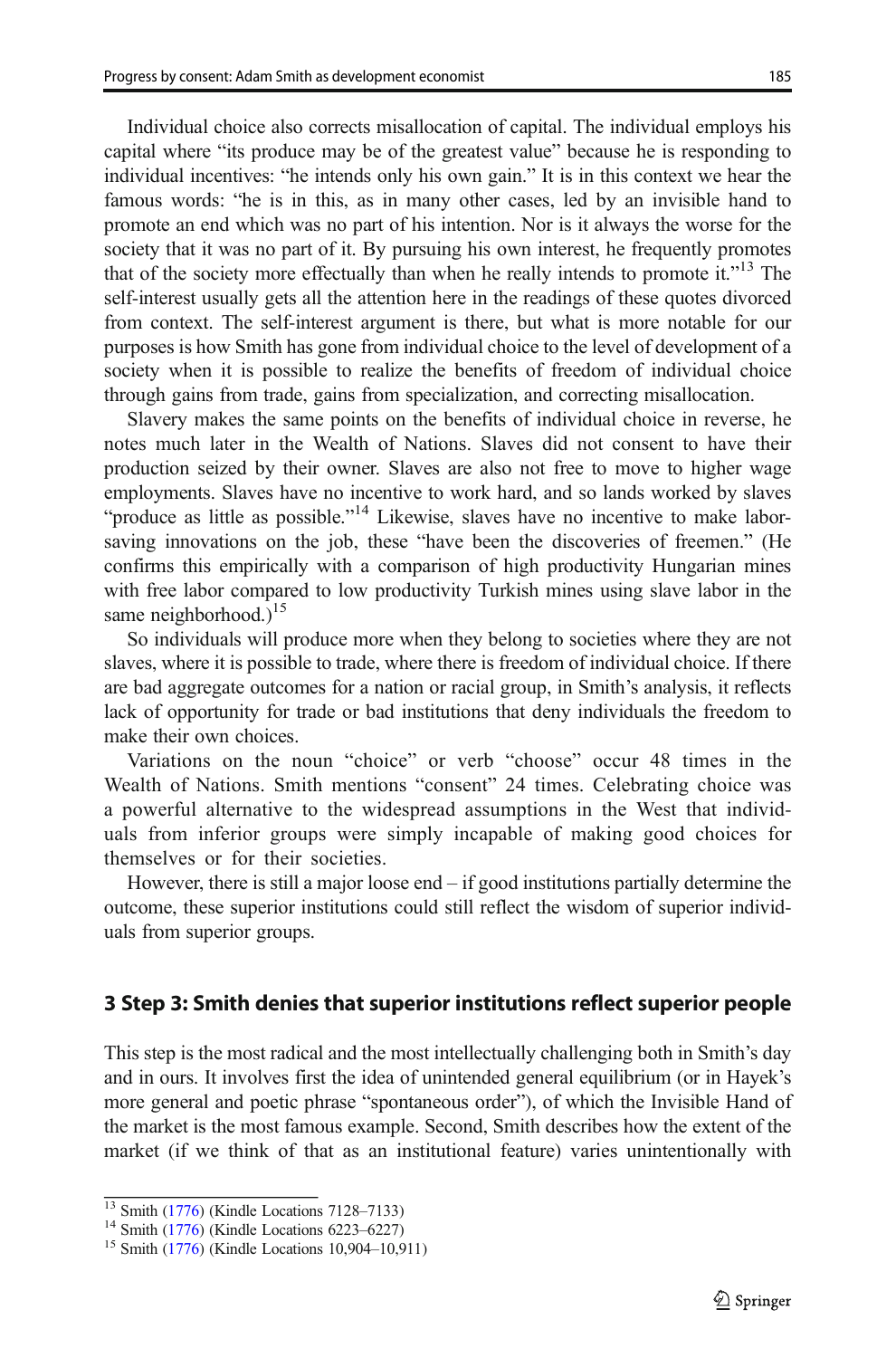geographic accidents that affect transport costs. Third, Smith describes how the institutions that support individual freedom to choose also evolve unintentionally.

### 3.1 Spontaneous order

The most radical idea in the Wealth of Nations that breaks the seemingly inevitable link between innate group abilities and outcomes is that of unintended general equilibrium. This is the real meaning of the invisible hand – related to the more general concept of spontaneous order (or with complexity theory, it could be "emergence of a complex adaptive system"). Spontaneous order is often seen today in development as a useless idea, not generating any policy recommendations except perhaps a scary passivity. But it is of great importance in the historical debate about innate differences between groups vs. different outcomes arising from intrinsically equal individuals under different circumstances. If individuals did not intend the good outcome for their group, their allegedly innate superiority does not so obviously get credit for it. Individuals in the group with the superior outcome do not have the knowledge or ability to direct development for their own group, much less for other groups with inferior outcomes.

In this section, I will discuss first how Smith argues that the opportunity to trade depends partly on geographic and historical accidents. Smith then argues that even the institutions that support individual freedom of choice (as opposed to slavery) evolved unintentionally and spontaneously, as opposed to being due to the innate genius of the white race.

Smith's contemporary Scotsman Adam Ferguson gave the most eloquent expression of unintended general equilibrium as applied to institutions:

EVERY step and every movement of the multitude, even in what are termed enlightened ages, are made with equal blindness to the future; and nations stumble upon establishments, which are indeed the result of human action, but not the execution of any human design.<sup>16</sup>

Ferguson also used lack of intentional design to challenge the key idea in this paper – the notion of innate European superiority leading to the right to coerce non-Europeans: "the Europeans have a growing ascendency over the nations of Africa and America. ON the credit of a superiority which certain nations possess, they think that they have a claim to dominion."<sup>17</sup>

And Ferguson pours it on:

THE artifices of the beaver, the ant, and the bee, are ascribed to the wisdom of nature. Those of polished nations are ascribed to themselves, and are supposed to indicate a capacity superior to that of rude minds. But … Those establishments arose from successive improvements that were made, without any sense of their general effect; and they bring human affairs to a state of complication, which the

<sup>&</sup>lt;sup>16</sup> Ferguson ([1782](#page-22-0)) (Kindle Locations 2071–2079)<sup>17</sup> Ferguson (1782) (Kindle Locations 1636–1643)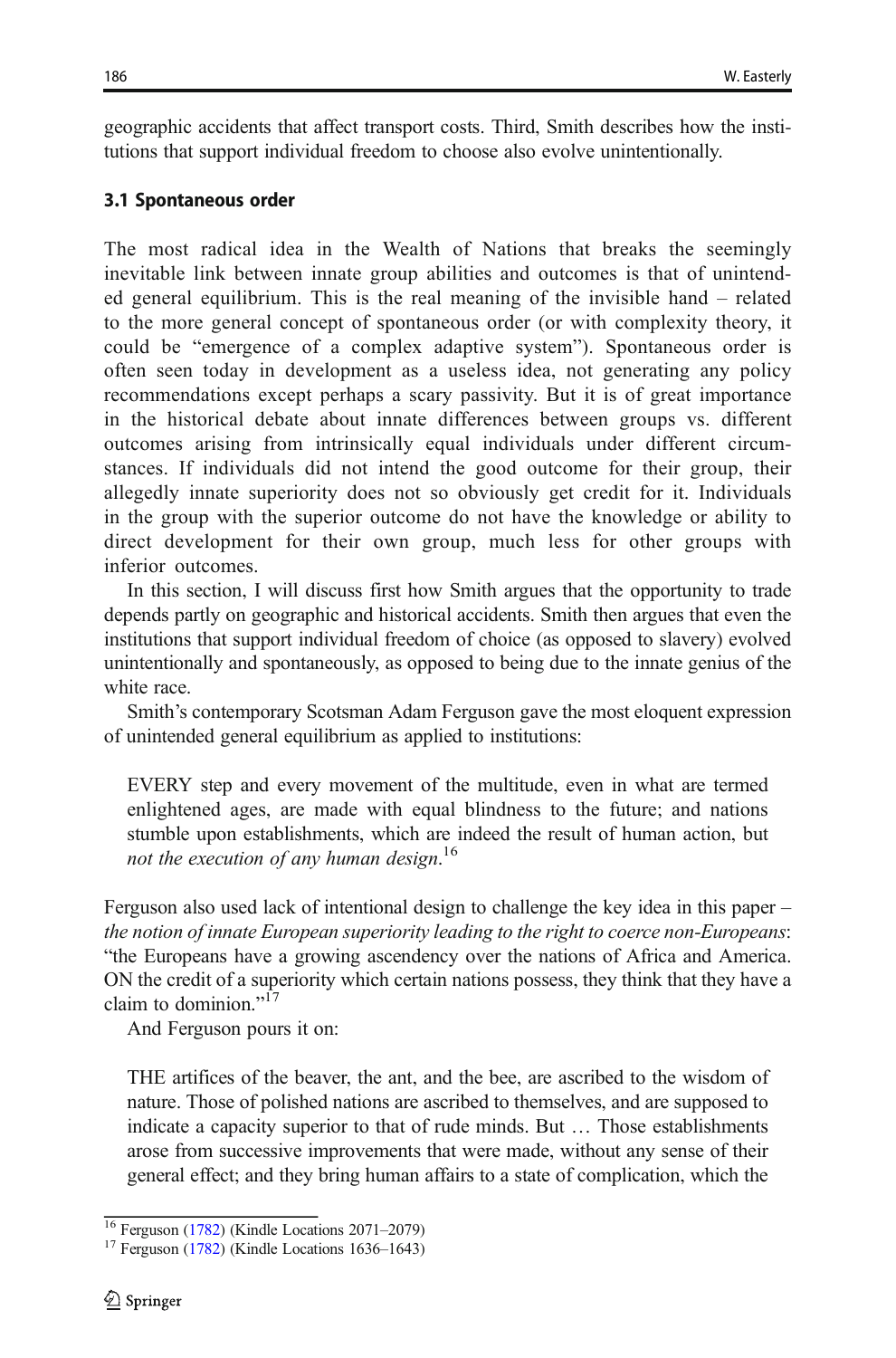greatest reach of capacity with which human nature was ever adorned, could not have projected.<sup>18</sup>

Ferguson explicitly denies that superior group outcomes reflect superior groups. The allegedly superior group of individuals did not even know how they got to a superior outcome, nor would they be qualified to achieve a good outome for any other group.

Ferguson's language is eloquent but also a bit vague or even mystical. It is to Smith's great intellectual credit to have given the market as a concrete example of unintended general equilibrium; later in this section we will see he believed in unintentional and un-designed institutions also.

First, let's revisit the full language of the famous Smith quote on markets:

{the individual} intends only his own security; and by directing that industry in such a manner as its produce may be of the greatest value, he intends only his own gain; and he is in this, as in many other cases, led by an invisible hand to promote an end which was no part of his intention. Nor is it always the worse for the society that it was no part of it. By pursuing his own interest, he frequently promotes that of the society more effectually than when he really intends to promote it. I have never known much good done by those who affected to trade for the public good.<sup>19</sup>

The usual reaction to this quote is to rush into a discussion of when self-interest is beneficial or not, depending on such things as externalities or monopoly. This is a good debate, but it has obscured what I think is the most important contribution of this quote – the lack of correspondence between individual intentions (and thereby individual abilities to intend and accomplish good things) and outcomes. Suppose first that private and social returns are indeed equal, as Smith assumes here. When the individual tries to benefit themselves, they wind up benefiting the public also. When they try to benefit the public instead of themselves, they wind up benefiting neither. Now suppose you diagnosed some government fixes for market failures, and rejected laissez-faire. It is still true that the market equilibrium does not reflect any single agent's intentions or design.

Smith had made a similar point right before this quote, sounding like Ferguson:

This division of labour, from which so many advantages are derived, is not originally the effect of any human wisdom, which foresees and intends that general opulence to which it gives occasion. It is the necessary, though very slow and gradual, consequence of a certain propensity in human nature, which has in view no such extensive utility; the propensity to truck, barter, and exchange one thing for another. $20$ 

The last sentence is still vague and leaves unclear the question of where the development generated by the division of labor will appear and where it won't. However, Smith

<sup>&</sup>lt;sup>18</sup> Ferguson ([1782](#page-22-0)) (Kindle Locations 3029–3034)<sup>19</sup> Smith [\(1776\)](#page-22-0) (Kindle Locations 7128–7136)<sup>20</sup> Smith (1776) (Kindle Locations 217–220)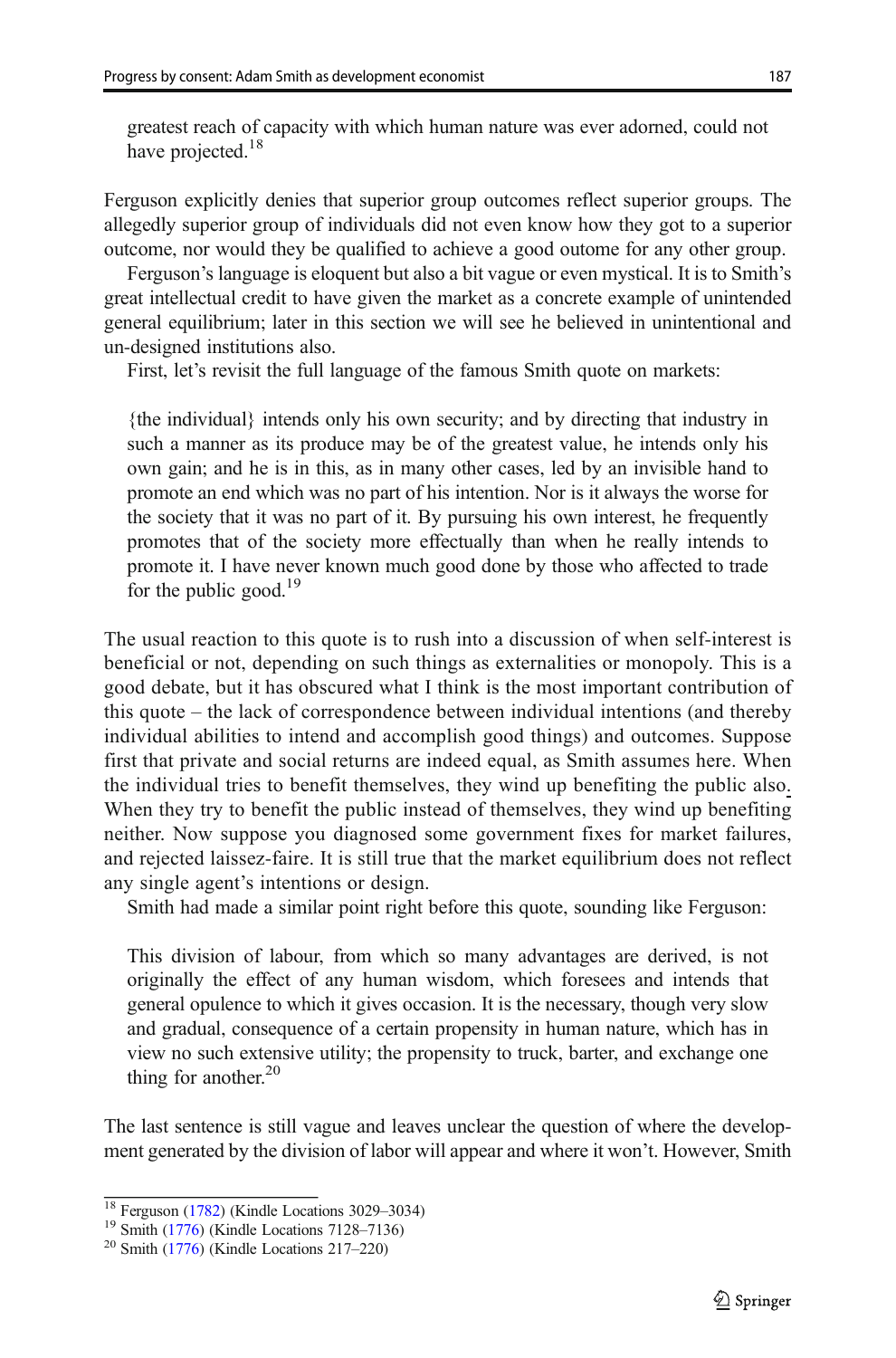went to a lot of effort to answer this question elsewhere in the Wealth of Nations, as we discuss next.

#### 3.2 Possible poverty traps and exogenous opportunities for trade

Part of the answer is in another famous Smith quote: "the division of labor is limited by the extent of the market." In rich, developed countries, individuals can specialize, while in poor countries, individuals must do many things and lose the benefits of specialization.

In opulent countries, the market is generally so extensive, that any one trade is sufficient to employ the whole labour and stock of those who occupy it. Instances of people living by one employment, and, at the same time, deriving some little advantage from another, occur chiefly in poor countries.<sup>21</sup>

Smith had already argued as noted above in step 2 that the division of labor causes development, while here he is arguing the reverse causality as well – development causes division of labor. Although Smith did not fully flesh it out, this could lead to what today would be called a poverty trap – there could be a vicious circle of poverty and no division of labor, or a virtuous circle of growing division of labor and growing prosperity reinforcing each other.<sup>22</sup>

What could impel societies into vicious or virtuous circles through the extent of the market? One of Smith's favorite answers is accidents of geography and location that affect transport costs. High transport costs kill off trade and lead to poverty; low transport costs lead to trade and prosperity.

In his own back yard, Smith notes that even abundant coal deposits in Scotland cannot be sold at a profit because they are "in an inland country, thinly inhabited, and without either good roads or water-carriage."<sup>23</sup> Farther afield, he says Tartary and Siberia (partly corresponding to the later Soviet Union) suffers from frozen seas and lack of conveniently placed rivers. Africa also suffers from lack of large inlets and navigable and well-located rivers, according to Smith. Such long-lived geographic obstacles explain why they have long been "in the same barbarous and uncivilized state in which we find them at present."<sup>24</sup>

<sup>&</sup>lt;sup>21</sup> Smith [\(1776\)](#page-22-0) (Kindle Locations 1839–1841) <sup>22</sup> To be more exact, the existence of a poverty trap also depends on the relative slopes of the two relationships of opposite causality between development and extent of the market. If the slopes are such that there is no poverty trap, it is still true that starting from a low level of each, the division of labor and extent of the market will feed on each other and increase till they reach a stable equilibrium. A factor that exogenously makes the market small, such as the high transport costs to be discussed next, will have a low stable equilibrium at a low level of development. A longstanding argument for foreign aid is that it will allow an escape from a poverty trap, but Easterly [\(2006a](#page-21-0), [b](#page-21-0)) and Kraay and McKenzie [\(2014\)](#page-22-0) fail to find evidence of the simple types of

poverty traps in which aid would have this effect. <sup>23</sup> Smith ([1776](#page-22-0)) (Kindle Locations 2615–2618) Roads are of course endogenous, unlike waterways. Smith recognized this and posited yet another case of dual causation – richer countries could afford better roads, and then these roads would make them even richer. The opposite could happen for poor countries, another possible

poverty trap. <sup>24</sup> Smith [\(1776\)](#page-22-0) (Kindle Locations 339–345)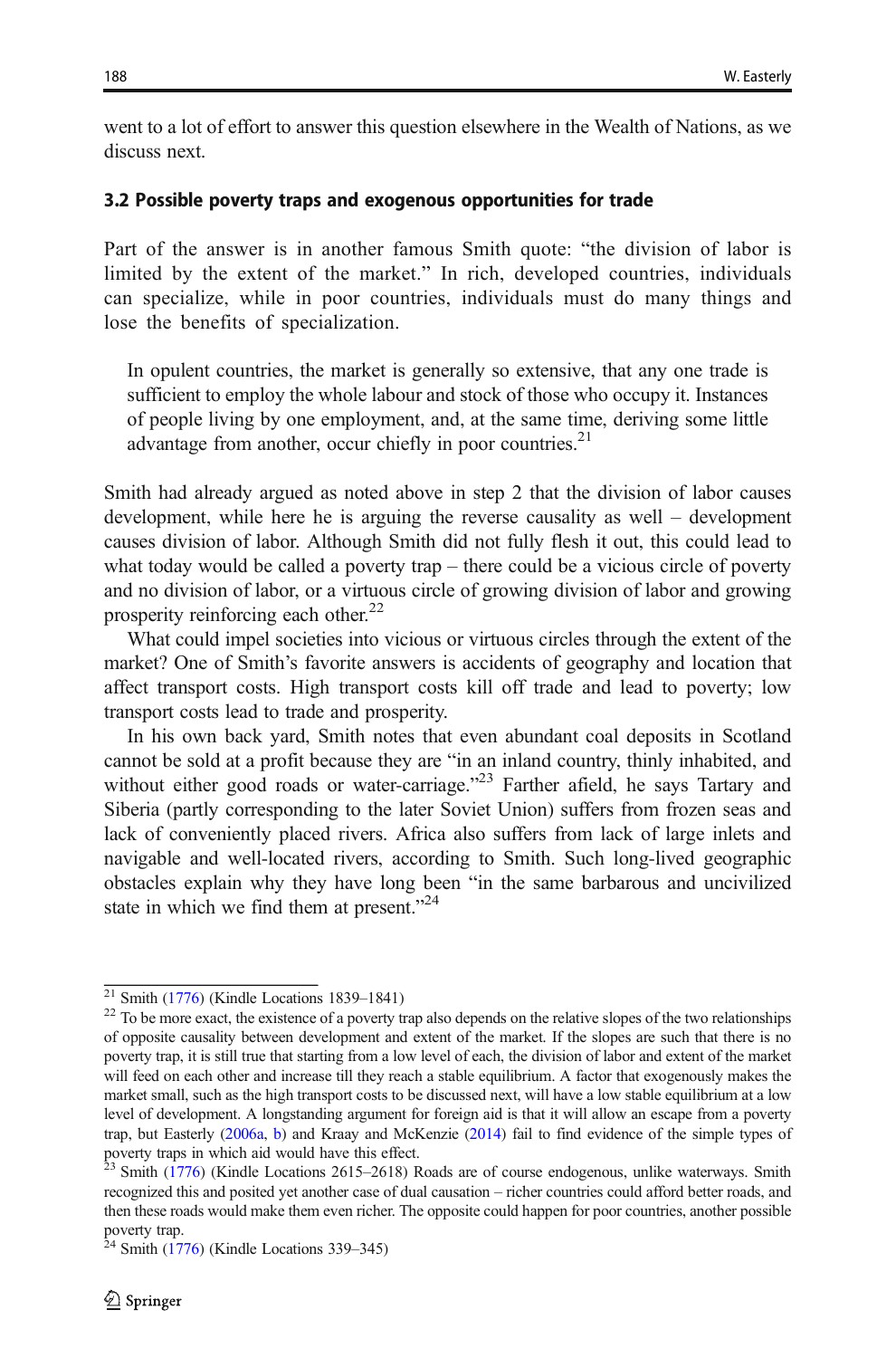The happy opposite case is when a city on a navigable river or the coast has a large market due to the cheapness of ocean shipping. The city will "grow up to great wealth and splendor," even though it won't necessarily benefit its own hinterlands because of high transport costs on land. He cited such diverse examples as cities of ancient Greece, historical Egypt along the Nile, the Barbary Coast (today's Northern African coast from Morocco to Libya), and the cities of Italy ("the first in Europe which were raised by commerce to any considerable degree of opulence").

Smith next gets remarkably close to the modern gravity model of trade. He notes that a large extent of the market can emerge either with a large population creating a large domestic market, or by being close to rich and populous neighbors (assuming good waterways for shipping in both cases). China and India fit the first case, and Holland the second.

The poverty trap idea, even if implicit in Smith, is a further elaboration of an unintended general equilibrium. Nobody intends to be poor, and poverty does not reflect innate failings of poor societies or racial groups. The accidents of geography and history set in motion vicious or virtuous circles beyond the control of individuals.

#### 3.3 Unintentional evolution of free institutions

Finally, a large extent of the market depends on the existence of individual freedoms to trade and to have individual rights to one's own labor, property, and one's own choices of occupations and locations. All the benefits of the market in step 2 above depend on these free institutions. England, Scotland, British North America, and Holland had such freedoms, while China, India, and Egypt (especially after being conquered by the Turks) did not. Were these free institutions designed by superior groups?

Smith sometimes saw these freedoms as determined by discrete policy choices by a government. He was after all trying to persuade any governments who would listen to give up zero-sum mercantilist thinking and trade restrictions, and to embrace free trade. Sounding a lot like a modern IMF or World Bank mission, he preaches to China that

A more extensive foreign trade… could scarce fail to increase very much the manufactures of China, and to improve very much the productive powers of its manufacturing industry….as well as the other improvements of art and industry which are practiced in all the different parts of the world. Upon their present plan, they have little opportunity of improving themselves.<sup>25</sup>

This does sound like freedom depends on wise policies by wise leaders. However, Smith mostly stuck to his (and Ferguson's) vision of spontaneous order determining institutions and norms that determine individual freedom – not seeing freedom as resulting from intentional design by superior leaders from superior groups.

<sup>25</sup> Smith [\(1776\)](#page-22-0) (Kindle Locations 10,851–10,859)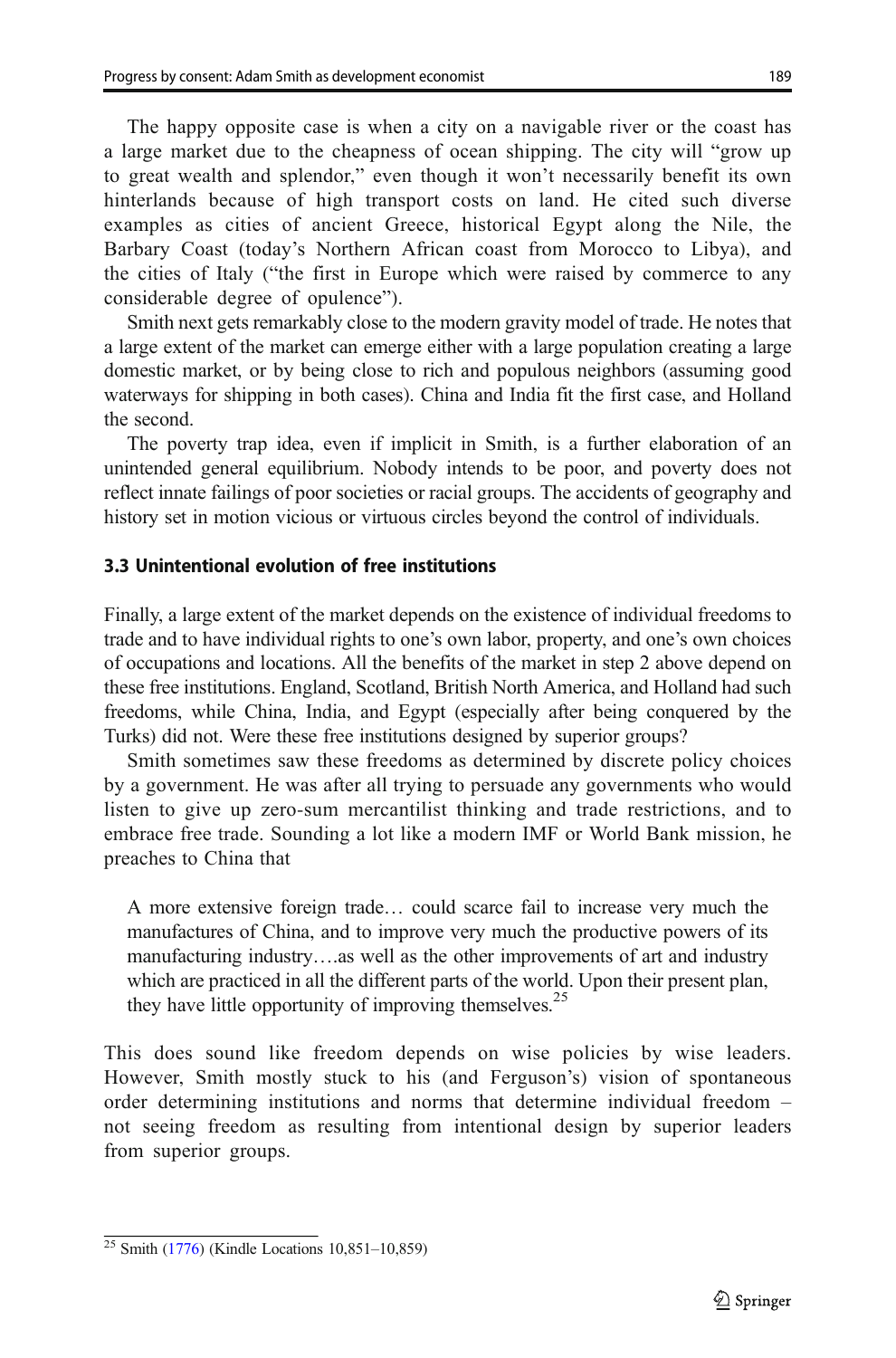Smith had mocked the would-be intentional designers of free institutions in his earlier work, The Theory of Moral Sentiments.

The man of system … is apt to be very wise in his own conceit ; and is often so enamoured with the supposed beauty of his own ideal plan of government … . He seems to imagine that he can arrange the different members of a great society with as much ease as the hand arranges the different pieces upon a chess - board . He does not consider that the pieces upon the chess -board have no other principle of motion besides that which the hand impresses upon them ; but that , in the great chess - board of human society , every single piece has a principle of motion of its own , altogether different from that which the legislature might chuse to impress upon it .<sup>26</sup>

The claim of Europeans to have a superior innate genius for institutional design does not hold up if institutions emerge without design. Again, Smith mocks the pretension of individuals from groups with superior outcomes – they lack the ability to design those outcomes even for their own group. So they also lack the ability to design a better outcome for other groups that currently have inferior outcomes.

How institutions and freedoms could unintentionally evolve is a lot less well developed in Smith than the example of general equilibrium in markets (as is still the case today). Nevertheless, Smith gave an intriguing example that involved his favorite concepts of trade and the extent of the market. This story may or may not be historically accurate, but it illustrates his concept of unintentional evolution.

The story relates to the power of feudal barons in Western European history. Being large landowners, they produced a lot of grain. With high transport costs, low population density, and few cities to offer a market, they had nowhere to sell the grain. So they used it to feed a large private army of soldiers as well as many servile dependents. These armies gave the barons a lot of power, which they attempted to extend by fighting each other. The barons thereby kept the country in perpetual war, which further discouraged trade. With their armies, the barons also had a lot of power to oppress and coerce their own dependents, making them unfree serfs.

Some shocks led nevertheless to the gradual growth of trade – some combination of gradual population growth, slow growth of cities, and the discovery of America which Smith discusses elsewhere in the Wealth of Nations as a big positive shock to European trade opportunities. Eventually, markets finally emerge for the large grain surpluses of the large landowners. They trade their grain for lots of luxury goods from city merchants and have less interest in large private armies or maintaining servile dependents. They have now lost their power to oppress individuals around them, and the serfs gradually get their freedom. Smith makes clear nobody at any point "had either knowledge or foresight of that great revolution."<sup>27</sup>

Smith tells another version of this story, substituting Catholic clergy and monastic leaders for the barons as the relevant large landowners. Smith as a Protestant was not a big fan of Catholic leaders. He notes their power was so great that "all the wisdom and virtue of man could never have shaken, much less have overturned {it}" Yet, he

 $\frac{26}{27}$  Smith [\(1759\)](#page-22-0), Page 240<br> $\frac{27}{27}$  Smith [\(1776\)](#page-22-0) (Kindle Locations 6619–6625)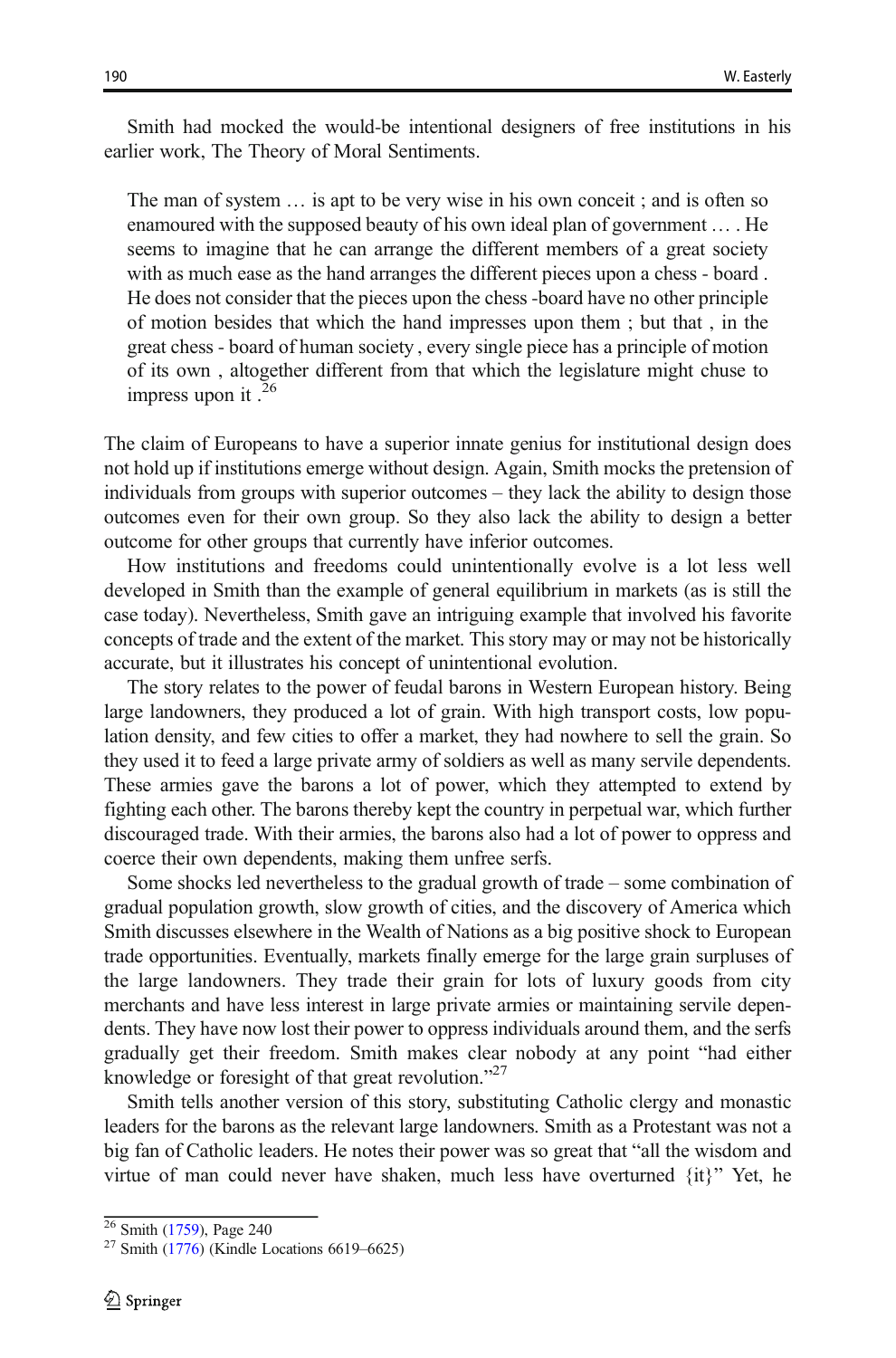gleefully notes, commerce and their desire for luxury goods unintentionally destroyed that power anyway:

The clergy, like the great barons, found something for which they could exchange their rude produce, and thereby discovered the means of spending their whole revenues upon their own persons, without giving any considerable share of them to other people. … Their retainers became consequently less numerous, and, by degrees, dwindled away altogether. The clergy, too, like the great barons, wished to get a better rent from their landed estates, in order to spend it, in the same manner, upon the gratification of their own private vanity and folly. But this increase of rent could be got only by granting leases to their tenants, who thereby became, in a great measure, independent of them.<sup>28</sup>

Thus, the end of serfdom, religious oppression, and the rise of individual freedom is yet another variable both causing, and at the same time caused by, the growth of markets (yet another poverty trap story). Again, the results are following Ferguson's language: "the result of human action, but not the execution of any human design." While Smith did not necessarily prove these stories or the previous ones about the extent of the market, he gave a new way of thinking that anticipates significant parts of modern economic development theory and evidence.

# 4 Step 4: Smith finds moral principles that make possible universal individual choice

Smith also deployed moral principles that support individual choice. In modern terms, he recognized the need both for formal institutions (those just described in Step 3, part c) and for moral norms.

All of Smith's analytical machinery is based on the notion of individual choice, presuming that the individual has a right to his own labor and property. Moreover, the opportunities for gains from trade only exist when individuals have their contract rights respected, when individuals do not steal from or coerce each other rather than honor the contract. Choice is equivalent to the absence of coercion – each individual has the right to consent. The invisible hand of self-interest only works when your self-interest is constrained to recognize other people's self-interest to have their rights respected as well. If this principle is violated, this would make your self-interest harmful to others. This violation of the Invisible Hand by unequal rights and coercion does not get as much attention as it deserves compared to the usual focus on market failures, externalities, etc.

Although formal institutions could enforce these rights to choose, Smith recognized that strong moral principles were even more powerful to make them happen – and that the right institutions would not emerge without the right moral norms. The right morals for Smith can be summarized with the idea of reciprocity – any rights that I want for myself, I should respect in others.

<sup>28</sup> Smith [\(1776\)](#page-22-0) (Kindle Locations 12,827–12,834)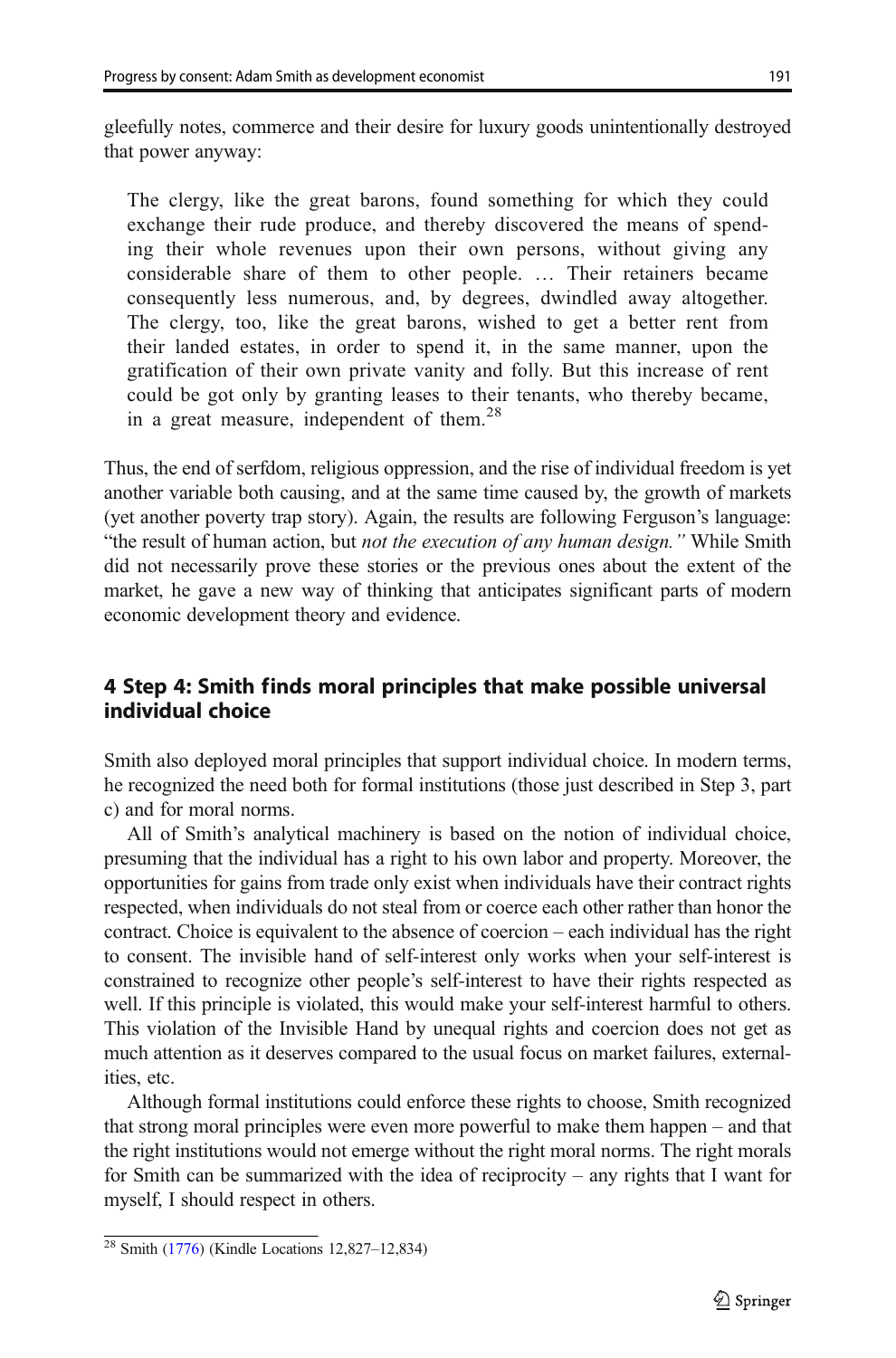Smith had already developed these ideas 17 years before the Wealth of Nations in his other major work, The Theory of Moral Sentiments [\(1759\)](#page-22-0). Moral reciprocity can emerge because we care about the opinions of others:

The all-wise Author of Nature has, in this manner, taught man to respect the sentiments and judgments of his brethren; to be more or less pleased when they approve of his conduct, and to be more or less hurt when they disapprove of it.<sup>29</sup>

Because we care about the approval of others, social norms emerge. Others will punish any violations of moral reciprocity we commit by social disapproval or ostracism. We trade our own embrace of reciprocal morality for the approval of others. This is a step in the right direction of getting moral reciprocity, but still not quite enough.

Smith recognized multiple equilibria in social norms (not using those words). He gives the example of "good and bad company:"

The man who associates chiefly with the wise and the virtuous, though he may not himself become either wise or virtuous, cannot help conceiving a certain respect at least for wisdom and virtue ; and the man who associates chiefly with the profligate and the dissolute, though he may not himself become profligate and dissolute , must soon lose, at least, all his original abhorrence of profligacy and dissolution of manners.<sup>30</sup>

Although Smith did not fully develop it, social norms are hence another example of spontaneous order that breaks the automatic link between innate characteristics of individuals or groups and the outcomes for those individuals or groups. A random shock could take the same individual out of good company into bad company and thus change his morals. Or a shock could switch a whole social group of individuals from being good company to being bad company.

Smith thus recognized that he needed something more to anchor the social norms to come out right for facilitating exchange. Right after "the all-wise Author of Nature" quote above, he adds a second layer of moral principle above social norms. For individuals making choices, even if their peers approve of an action, a higher principle may still tell them it is wrong:

though man has, in this manner, been rendered the immediate judge of mankind, he has been rendered so only in the first instance; and an appeal lies from his sentence to a much higher tribunal, to the tribunal of their own consciences, to that of the supposed impartial and well-informed spectator, to that of the man within the breast, the great judge and arbiter of their conduct.<sup>31</sup>

The "impartial spectator" is the central idea of moral reciprocity in the Theory of Moral Sentiments, what Smith calls justice. Justice means acting towards another party so that a spectator who is impartial between the interests of the two parties would approve of

 $\frac{29}{30}$  Smith [\(1759\)](#page-22-0)(p. 132).<br><sup>30</sup> Smith (1759), pp. 229–239<br><sup>31</sup> Smith (1759)(p. 132).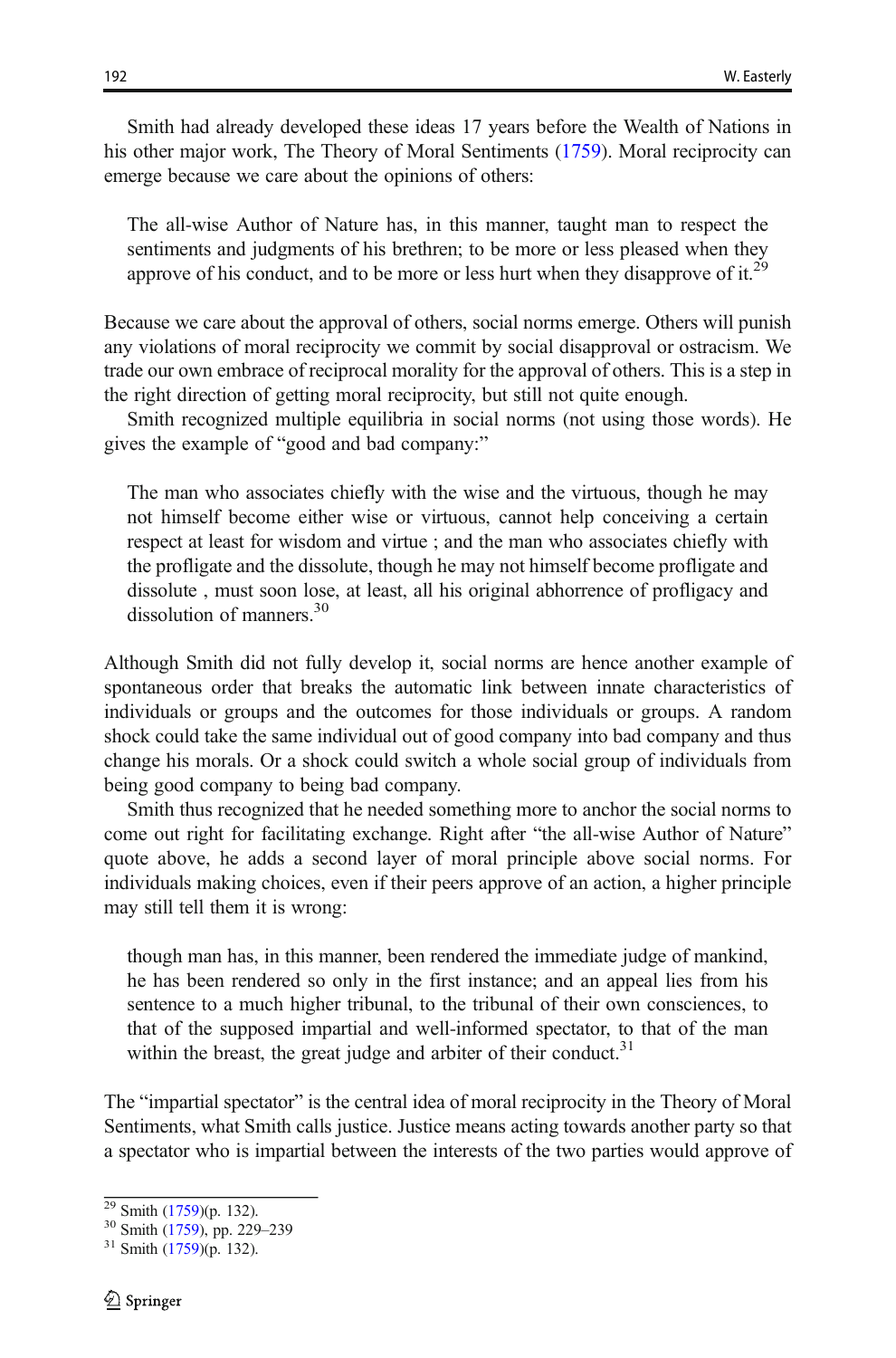our actions. It implies reciprocity – we would act the same regardless of whether we were the actor or the acted-upon. It is similar to how late twentieth century economists would apply the "veil of ignorance" concept of John Rawls.

The most famous passage of the Theory of Moral Sentiments is a powerful illustration of the need for the "impartial spectator." It is usually quoted out of context:

Let us suppose that the great empire of China, with all its myriads of inhabitants, was suddenly swallowed up by an earthquake, and let us consider how a man of humanity in Europe, who had no sort of connexion with that part of the world, would be affected upon receiving intelligence of this dreadful calamity…he would pursue his business or his pleasure, take his repose or his diversion, with the same ease and tranquillity, as if no such accident had happened. The most frivolous disaster which could befall himself would occasion a more real disturbance. If he was to lose his little finger to-morrow, he would not sleep to-night; but, provided he never saw them, he will snore with the most profound security over the ruin of a hundred millions of his brethren, and the destruction of that immense multitude seems plainly an object less interesting to him, than this paltry misfortune of his own.

This is usually where the quotation stops, making the opposite point from what Smith intended. For in the next sentences, he will invoke the impartial spectator:

To prevent, therefore, this paltry misfortune to himself, would a man of humanity be willing to sacrifice the lives of a hundred millions of his brethren, provided he had never seen them? Human nature startles with horror at the thought, and the world, in its greatest depravity and corruption, never produced such a villain as could be capable of entertaining it.<sup>32</sup>

There is no self-interest at stake caring about China, and the indifference of Europeans means we cannot count on social norms to make us care either. Only the impartial spectator can rescue the situation:

the natural misrepresentations of self-love can be corrected only by the eye of this impartial spectator. It is he who shows us … the deformity of injustice… the deformity of doing the smallest injury to another, in order to obtain the greatest benefit to ourselves.<sup>33</sup>

Smith's selection of China, as viewed by "a man of humanity in Europe," is significant. He is specifically asserting that the reciprocity of rights extends to non-Europeans.

Smith's view here contrasted to Hume's moral norm of European impunity towards what he thought were inferior races, as quoted in the Introduction: "Our intercourse with them  $\ldots$  {is} absolute command on the one side, and servile obedience on the other. Whatever we covet, they must instantly resign…" We can understand why a 1773 critic of Hume emphasized his violation of reciprocal morality: "What idea of

 $\frac{32}{33}$  Smith [\(1759\)](#page-22-0)(pp. 137–138).<br> $\frac{33}{33}$  Smith (1759)(pp. 138–139).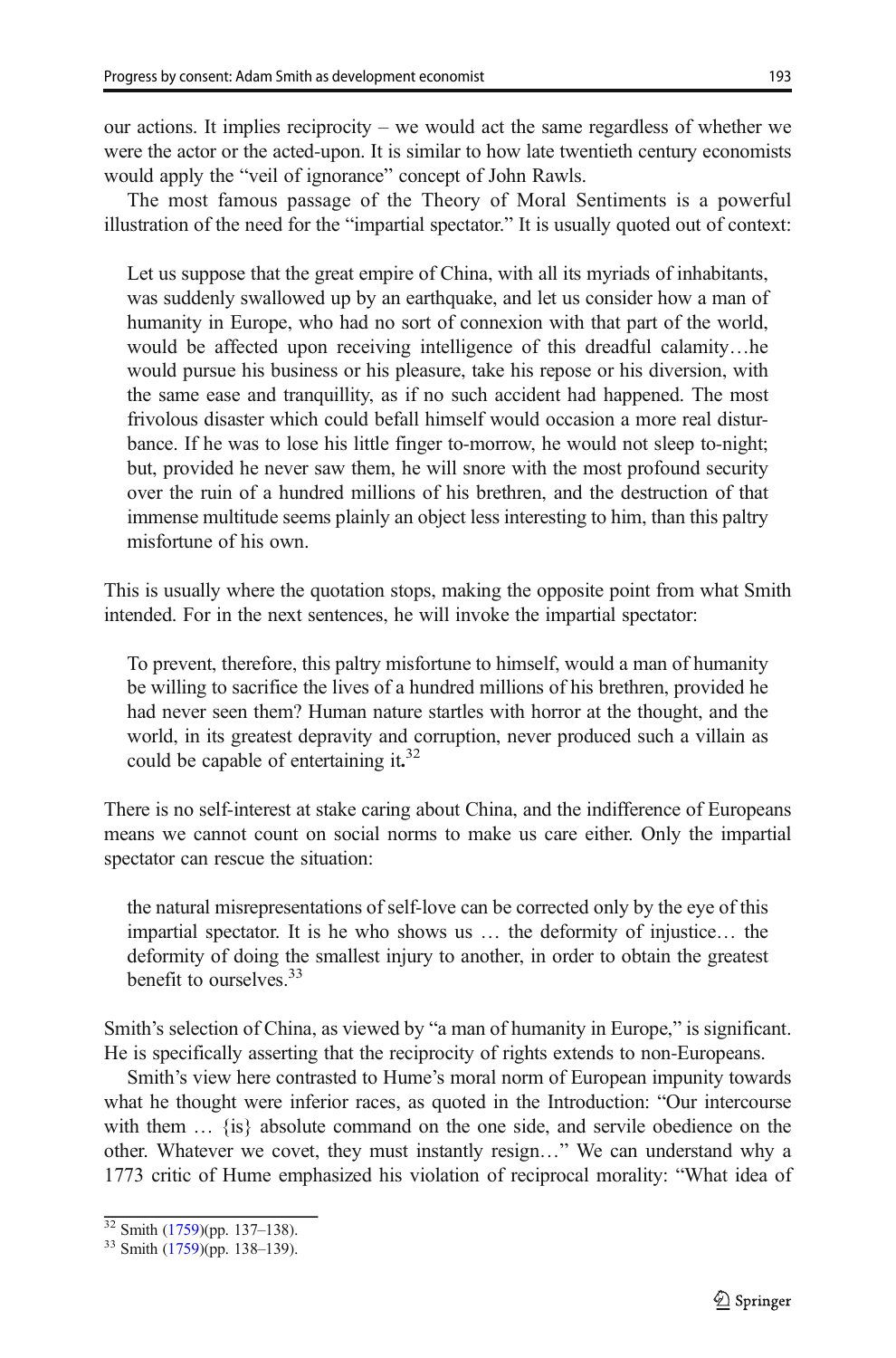Christianity must Indians conceive from our traders? What notions must the Africans entertain of our humanity?"<sup>34</sup>

Smith believed this powerful moral conscience existed in "our own characters:"

It is not the love of our neighbour, it is not the love of mankind, which upon many occasions prompts us to the practice of those divine virtues. It is a stronger love, a more powerful affection, which generally takes place upon such occasions; the love of what is honourable and noble, of the grandeur, and dignity, and superiority of our own characters.35

It's a little unclear who is "we" here. Whether, when, and where the moral conscience really obeys the impartial spectator is a not spelled out in The Theory of Moral Sentiments.

Despite such lack of clarity, the real contribution of Smith's idea of moral reciprocity is to realize that some such constraint must exist on self-interest to make the Invisible Hand have the great benefits Smith would say it does in the Wealth of Nations. Smith states this plainly in the middle of a famous quote in which he characterizes his idea of "the obvious and simple system of natural liberty:"

Every man, as long as he does not violate the laws of justice, is left perfectly free to pursue his own interest his own way (italics added).<sup>36</sup>

As Lionel Robbins would later point out in his discussion of Hume, without some such idea of justice, "the classical theory of self-interest and the market would remain completely in the air."  $37$  Mutual gains from trade are possible only when there is mutual respect for rights.

# 5 Step 5: Smith criticizes the colonialism of the West and unequal rights for the Rest

So far so good for reciprocity of rights, but does it only apply to Europeans? Hume and much subsequent European thought and practice would so limit this norm. We have Smith already on record saying no in the Theory of Moral Sentiments with the China earthquake example. Smith in The Wealth of Nations also criticizes injustice also towards non-Europeans.

The extensive critique of European conquest and colonialism in the Wealth of Nations gets surprisingly little attention.<sup>38</sup> Smith obviously does not measure up to modern values – he does not criticize European oppression as emphatically, or centrally, or repeatedly, or comprehensively as we might wish, and he did not even call for ending colonialism. But the critique is still there, and it is not just random moralizing. The critique is following the moral and economic arguments of his two books on how to achieve development through positive-sum consensual interactions that are the result

<sup>&</sup>lt;sup>34</sup> Quoted in Rothschild ([2009](#page-22-0)), p. 437<br><sup>35</sup> Smith [\(1759\)](#page-22-0)(pp. 138–139).<br><sup>36</sup> Smith [\(1776\)](#page-22-0) (Kindle Locations 10,951–10,958)<br><sup>37</sup> Robbins ([1953](#page-22-0)), p. 57.<br><sup>38</sup> Notable exceptions are Muthu [2008](#page-22-0) and Rothschild [2012.](#page-22-0)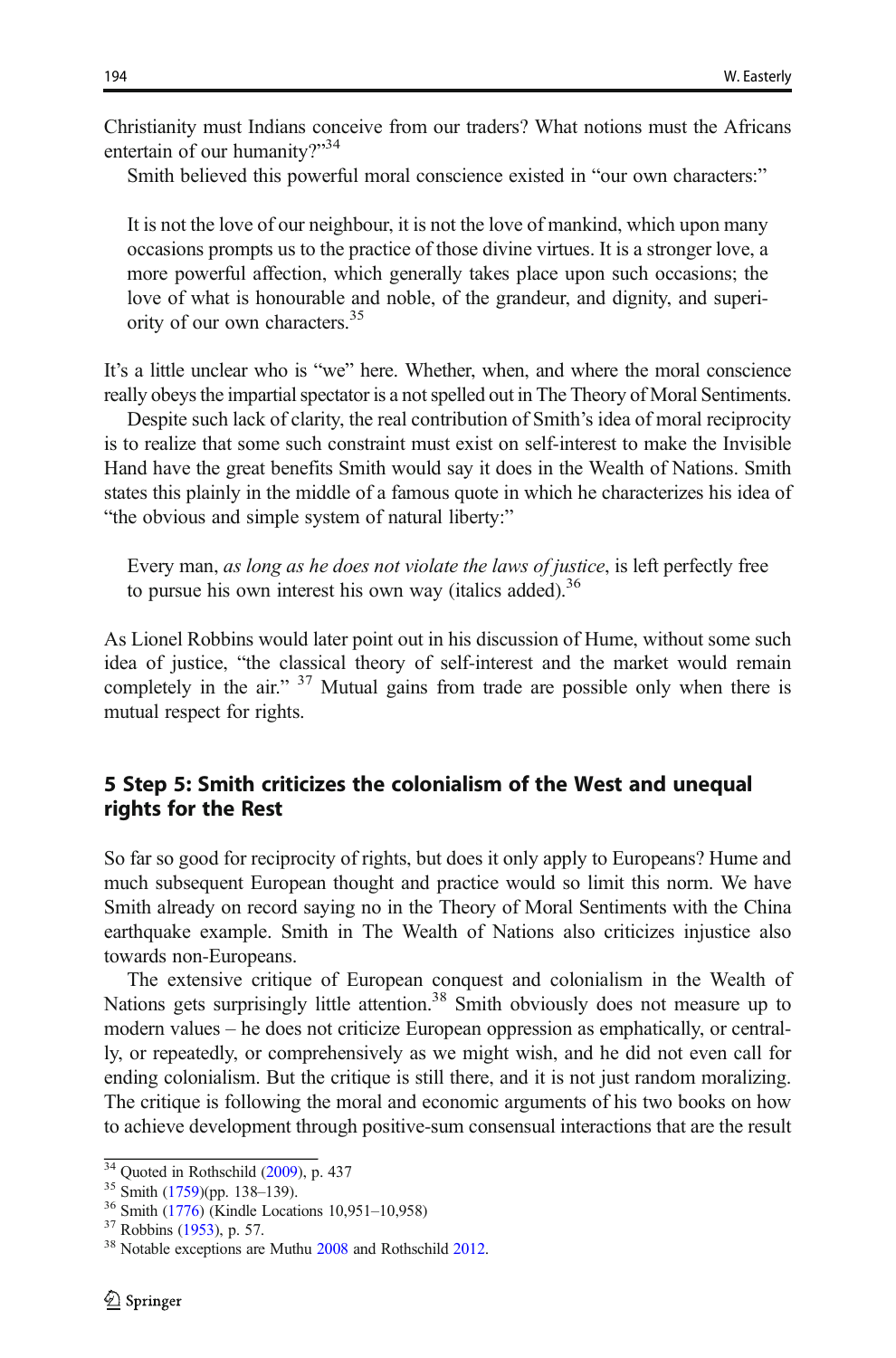of individual choices. The book most famous as a critique of zero-sum mercantilist thinking is also a critique of zero-sum colonialist thinking.

The link to his economic philosophy is clear in his critique of conquest of the Americas. It should have been a great opportunity for mutual benefits for Europeans and indigenous Americans:

The commodities of Europe were almost all new to America, and many of those of America were new to Europe. A new set of exchanges, therefore, began to take place, which had never been thought of before, and which should naturally have proved as advantageous to the new, as it certainly did to the old continent.

But it was not to be:

The savage injustice of the Europeans rendered an event, which ought to have been beneficial to all, ruinous and destructive to several of those unfortunate countries.<sup>39</sup>

If only the Europeans had obeyed the impartial spectator to respect the choices and right to consent of the indigenous Americans.

Smith returns to European violations of indigenous consent in the New World several more times in the Wealth of Nations: the Europeans took lands away from "the inhabitants {who} were plainly incapable of defending themselves." The cover story of "converting them to Christianity" is what "sanctified the injustice of the project." The greed for gold was the real motive, which "was got by so very easy a method as the plundering of the defenceless natives."<sup>40</sup>

This example shows why the caricature that Smith generally endorses greed is so misguided. Self-interest in Smith is balanced by the self-interest of the other party to any transaction. If one party violates the other party's right to consent to what THEY think is in THEIR interest, then self-interest is "ruinous and destructive."

In case the reader has not yet gotten the point:

injustice seem to have been the principles which presided over and directed the first project of establishing those colonies; the folly of hunting after gold and silver mines, and the injustice of coveting the possession of a country whose harmless natives, far from having ever injured the people of Europe, had received the first adventurers with every mark of kindness and hospitality.<sup>41</sup>

Smith still is not sure we are getting it, he tells us again that what should have been mutual gains from trade was instead zero-sum gains for Europeans at the expense of non-Europeans:

The discovery of America, and that of a passage to the East Indies by the Cape of Good Hope, are the two greatest and most important events recorded in the

 $\frac{39}{49}$  Smith [\(1776\)](#page-22-0) (Kindle Locations 7016–7023)<br>  $\frac{40}{41}$  Smith (1776) (Kindle Locations 8865–8866)<br>  $\frac{41}{41}$  Smith (1776) (Kindle Locations 9311–9316)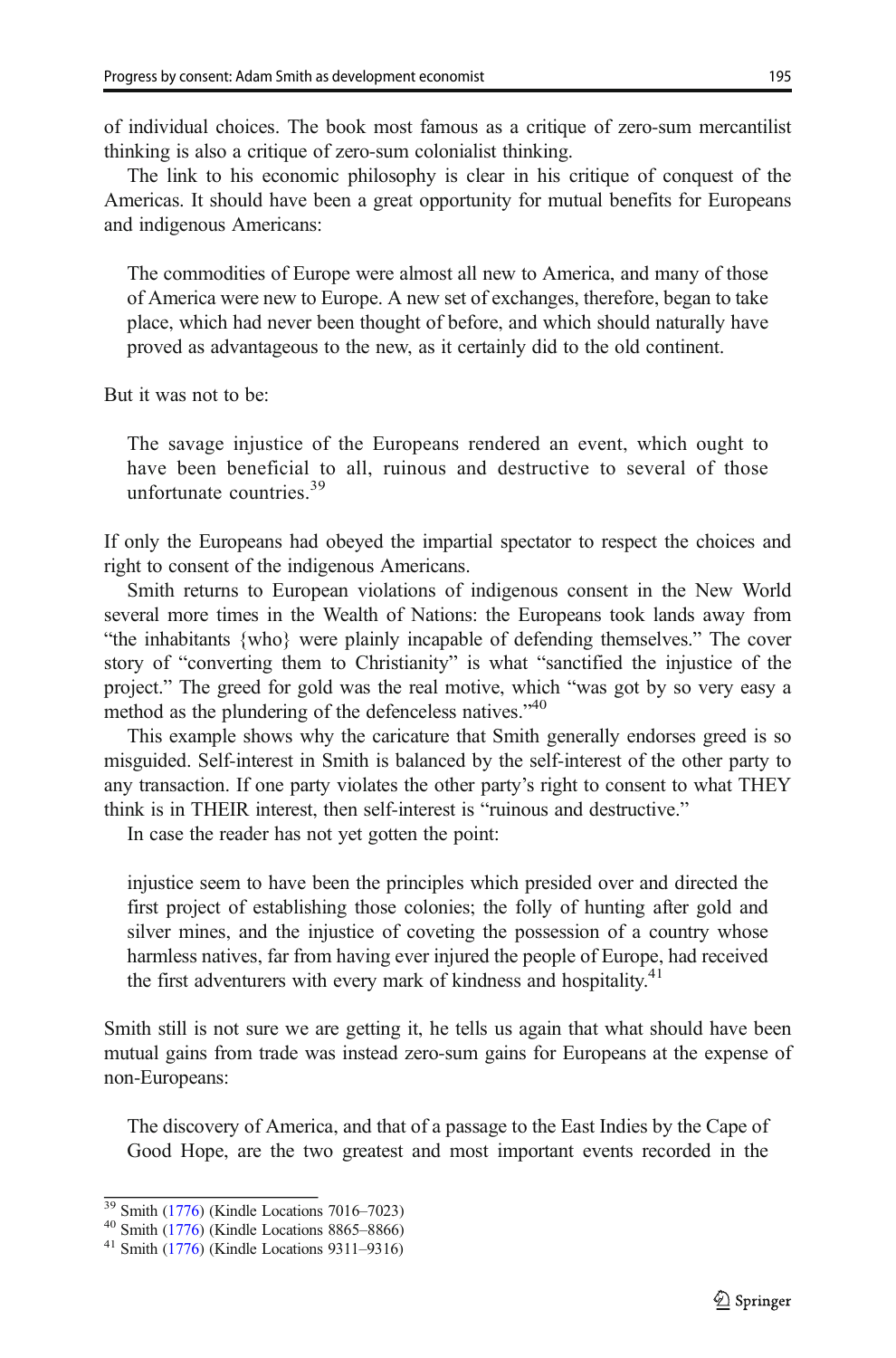history of mankind…By uniting in some measure the most distant parts of the world, by enabling them to relieve one another's wants, to increase one another's enjoyments, and to encourage one another's industry, their general tendency would seem to be beneficial. To the natives, however, both of the East and West Indies, all the commercial benefits which can have resulted from those events have been sunk and lost in the dreadful misfortunes which they have occasioned…{The Europeans committed} with impunity every sort of injustice in those remote countries.<sup>42</sup>

Smith roamed widely with these critiques. The Dutch in the Spice Islands (the Moluccas, part of today's Indonesia) burned down the local spice farms that competed with their trading monopoly. "This savage policy" had apparently starved so many locals as to reduce the Moluccas' population. In a satirical double insult, Smith says "The English {East India} company have not yet had time to establish in Bengal so perfectly destructive a system {as the Dutch in the Spice Islands}."

This is only the beginning of Smith's repeated attacks on the British presence in India through the East India Company. The Company had two potent instruments to restrict individual choices of the locals – a monopoly and an army. Such coercion once again make likely zero-sum enrichment of Europeans at non-European expense. The monopoly was ruthless, willing to "pervert the administration of Justice, in order to harass and ruin those who interfere with them in any branch of commerce." The armed monopoly tended to "stunt the natural growth of that part of the surplus produce which, in the case of a free trade, would {have been} exported to Europe." The Company's monopoly extended to the Indian domestic market, also stunting local production. The consequence was to "degrade the cultivation of the whole country, and to reduce the number of its inhabitants."<sup>43</sup> He indeed thought the Company's restrictions on the rice trade contributed to a famine in Bengal.<sup>44</sup>

Smith called the Company "a very singular government" in which every member of the administration gets rich and leaves India, caring so little about the future of the country that he would be "perfectly indifferent though the whole country was swallowed up by an earthquake."<sup>45</sup> The earthquake metaphor is an echo of the famous China earthquake example in the Theory of Moral Sentiments. There as quoted above, Smith said "Human nature startles with horror at the thought" of personal gain at the expense of such a calamity. He said then "the world, in its greatest depravity and corruption, never produced such a villain as could be capable of entertaining it." Apparently, the world did produce at least one such villain in the East India Company.

Smith keeps flinging insults at the East India Company: "the plunderers of India," whom it is "impossible {to make them}... in any respect, fit to govern." Basically, they are the worst rulers ever:

<sup>42</sup> Smith [\(1776\)](#page-22-0) (Kindle Locations 9933–9940)<br><sup>43</sup> Smith (1776) (Kindle Locations 10,179–10,185)<br><sup>44</sup> Smith (1776) (Kindle Locations 8289–8290)<br><sup>45</sup> Smith (1776) (Kindle Locations 10,196–10,199)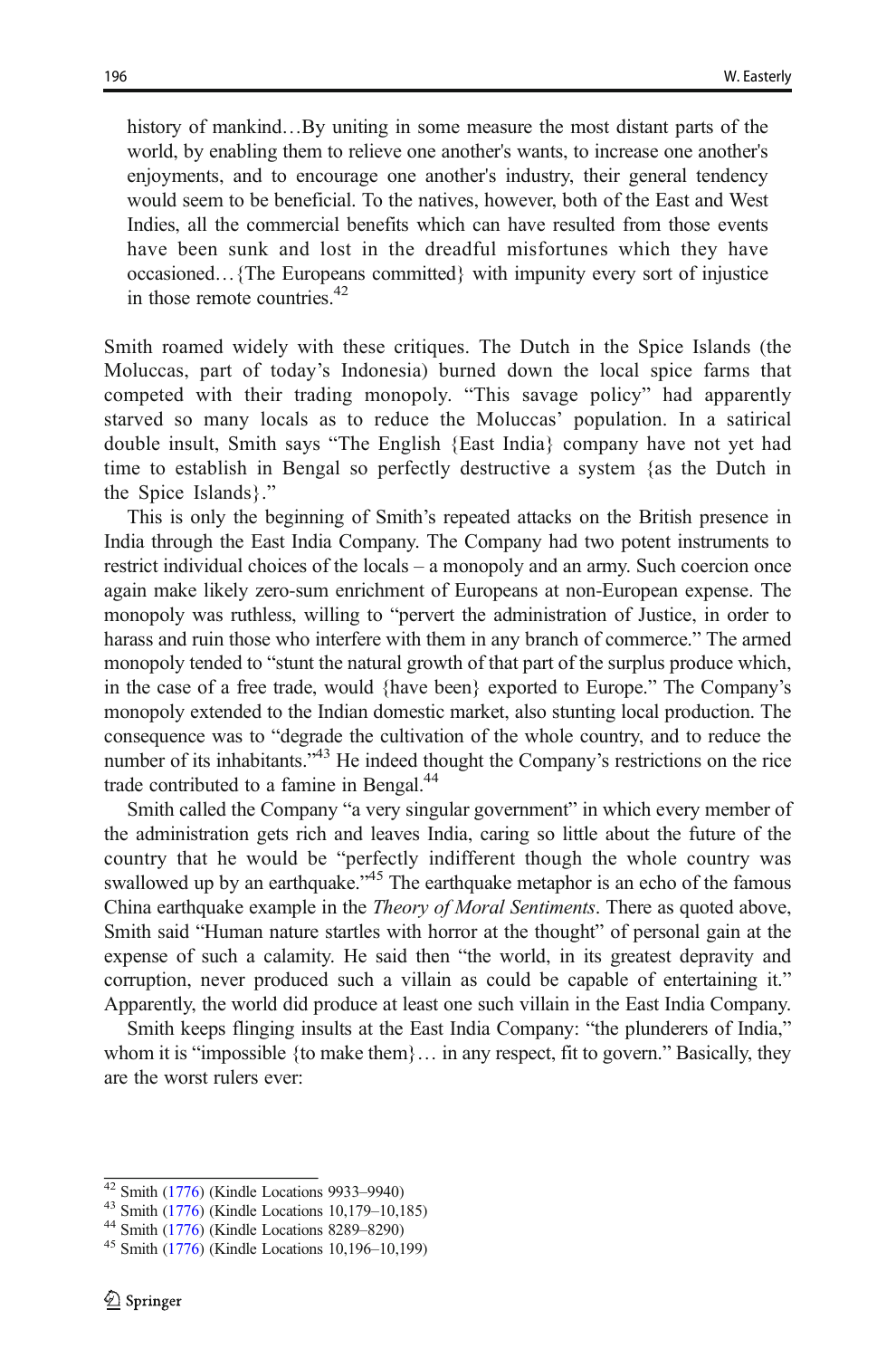No other sovereigns ever were, or, from the nature of things, ever could be, so perfectly indifferent about the happiness or misery of their subjects, the improvement or waste of their dominions, the glory or disgrace of their administration.<sup>46</sup>

After "their depredations over … some of the richest and most fertile countries in India," their legacy was that "all was wasted and destroyed."<sup>47</sup> "If the trading spirit of the English East India company renders them very bad sovereigns, the spirit of sovereignty seems to have rendered them equally bad traders."<sup>48</sup>

In case we have missed the point the first twelve times, he says it again, the Company is "altogether unfit to govern its territorial possessions."<sup>49</sup>

Despite these critiques, Smith makes clear the problem is not that East India Company agents were innately bad people. With European oppression as with non-European underdevelopment, the explanation is not innate characteristics of racial groups or any other groups, but individuals responding to incentives:

I mean not, however, by anything which I have here said, to throw any odious imputation upon the general character of the servants of the East India Company, and touch less upon that of any particular persons. It is the system of government, the situation in which they are placed, that I mean to censure, not the character of those who have acted in it. They acted as their situation naturally directed, and they who have clamoured the loudest against them would probably not have acted better themselves.<sup>50</sup>

On another example of European oppression – African slavery –Smith offers a briefer treatment. In the Theory of Moral Sentiments, he did compare the "magnanimity" of" the negro from the coast of Africa" to "his sordid master":

Fortune never exerted more cruelly her empire over mankind, than when she subjected those {African} nations of heroes to the refuse of the jails of Europe, to wretches who possess the virtues neither of the countries which they come from, nor of those which they go to, and whose levity, brutality, and baseness, so justly expose them to the contempt of the vanguished. $51$ 

Smith's view here on African slavery was sufficiently notorious that Virginian pamphleteer Arthur Lee in 1764 complained Smith had "debased" the American slaveowning colonists into "monsters."<sup>52</sup>

In The Wealth of Nations, Smith re-affirms the moral value of owning your own labor, although it is in the context of British labor market restrictions rather than African slavery:

<sup>&</sup>lt;sup>46</sup> Smith [\(1776\)](#page-22-0) (Kindle Locations 12,021–12,029)<br><sup>47</sup> Smith (1776) (Kindle Locations 12,043–12,046)<br><sup>48</sup> Smith (1776) (Kindle Locations 13,100–13,102)<br><sup>49</sup> Smith (1776) (Kindle Locations 12,049–12,058)<br><sup>50</sup> Smith (1776)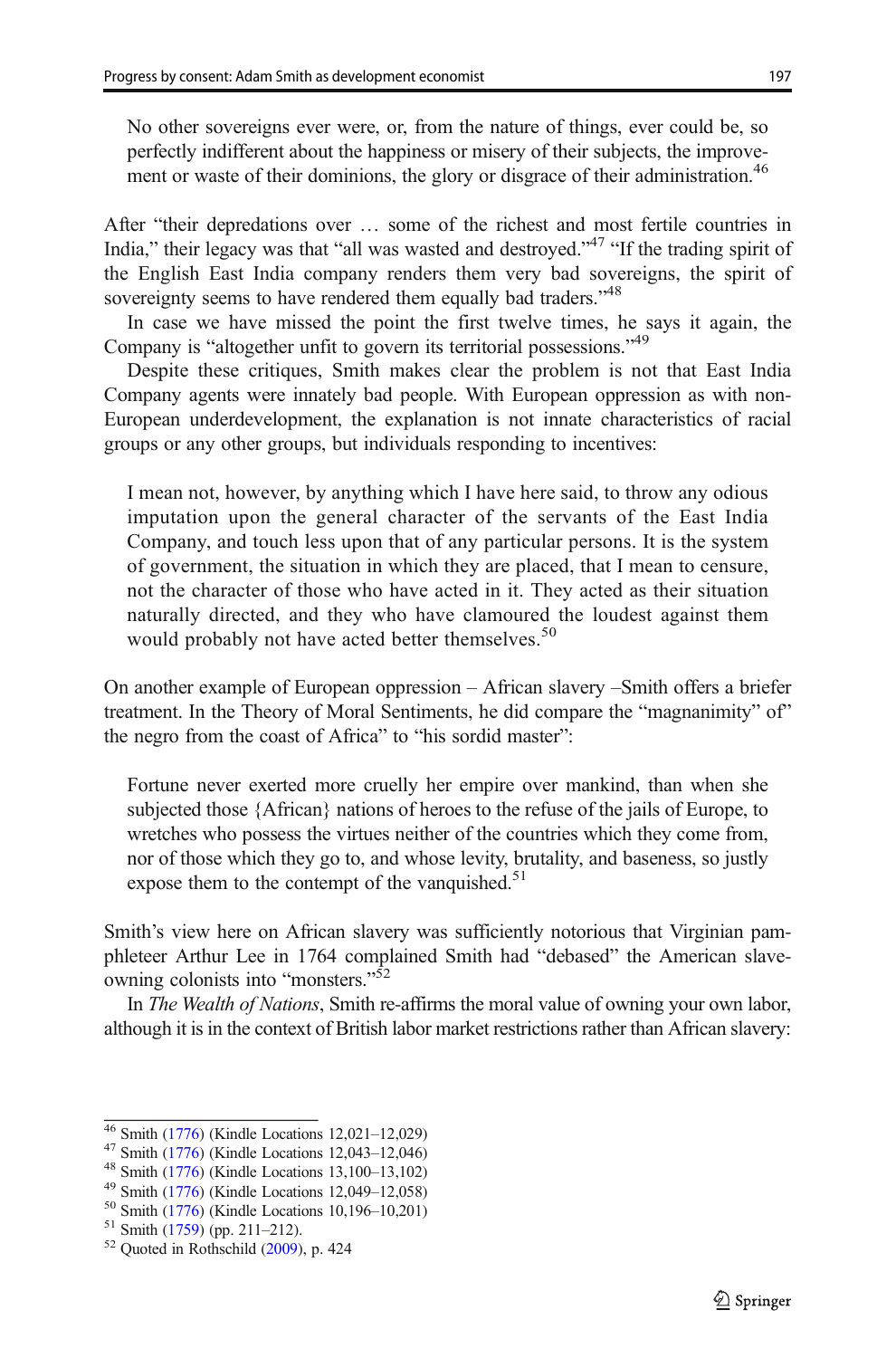The property which every man has in his own labour, as it is the original foundation of all other property, so it is the most sacred and inviolable.<sup>53</sup>

Smith does discuss African slavery in the Americas elsewhere in the Wealth of Nations, but it is mostly empirical description of how well or badly it works for the material consumption of both masters and slaves, depending on the incentives of the masters to treat the slaves well.

Smith stopped short of calling for an end to colonialism. He saw it as politically infeasible: "To propose that Great Britain should voluntarily give up all authority over her colonies... would be to propose such a measure as never was, and never will be, adopted by any nation in the world." It would be "mortifying to the pride of every nation." Moreover, "the private interest of the governing part" of the colonizing country wants colonial opportunities for political patronage: "the disposal of many places of trust and profit, of many opportunities of acquiring wealth and distinction" which exist even in colonies that are unprofitable as a whole.<sup>54</sup>

In spite of all his attacks on the East India Company, Smith still conformed to the politically feasible position on India himself: "The territorial acquisitions of the East India Company" were "the undoubted right of the Crown, that is, of the state and people of Great Britain." Reforms in India should seek to lighten taxes and prevent "the embezzlement and misapplication of the greater part of those which they already pay."<sup>55</sup> Most biographers of Smith describe him as cautious or realistic about challenging the status quo of his society, and this example seems to fit the pattern.<sup>56</sup>

Despite his own caution and realism about immediate changes to colonialism, Smith offers a remarkable prophecy about the end of colonialism. He makes clear that it will involve respecting the rights of non-Europeans to consent:

Hereafter, perhaps, the natives of those countries may grow stronger, or those of Europe may grow weaker; and the inhabitants of all the different quarters of the world may arrive at that equality of courage and force which, by inspiring mutual fear, can alone overawe the injustice of independent nations into some sort of respect for the rights of one another. {italics added}

Smith's favorite solution of free trade will help bring about a post-colonial world:

But nothing seems more likely to establish this equality of force, than that mutual communication of knowledge, and of all sorts of improvements, which an extensive commerce from all countries to all countries naturally, or rather necessarily, carries along with it. $57$ 

Smith would then finally get his desired relationship between the West and the Rest – reciprocal "respect for the rights of one another" and mutual gains from

<sup>&</sup>lt;sup>53</sup> Smith [\(1776\)](#page-22-0) (Kindle Locations 1905–1910)<br>
<sup>54</sup> Smith (1776) (Kindle Locations 9780–9785)<br>
<sup>55</sup> Smith (1776) (Kindle Locations 15,322–15,325)<br>
<sup>56</sup> Rasmussen ([2017](#page-22-0)). Rasmussen describes Hume as openly skeptical of re professor positions), while Smith was much more discreet about his similar skepticism. <sup>57</sup> Smith [\(1776\)](#page-22-0) (Kindle Locations 9940–9946)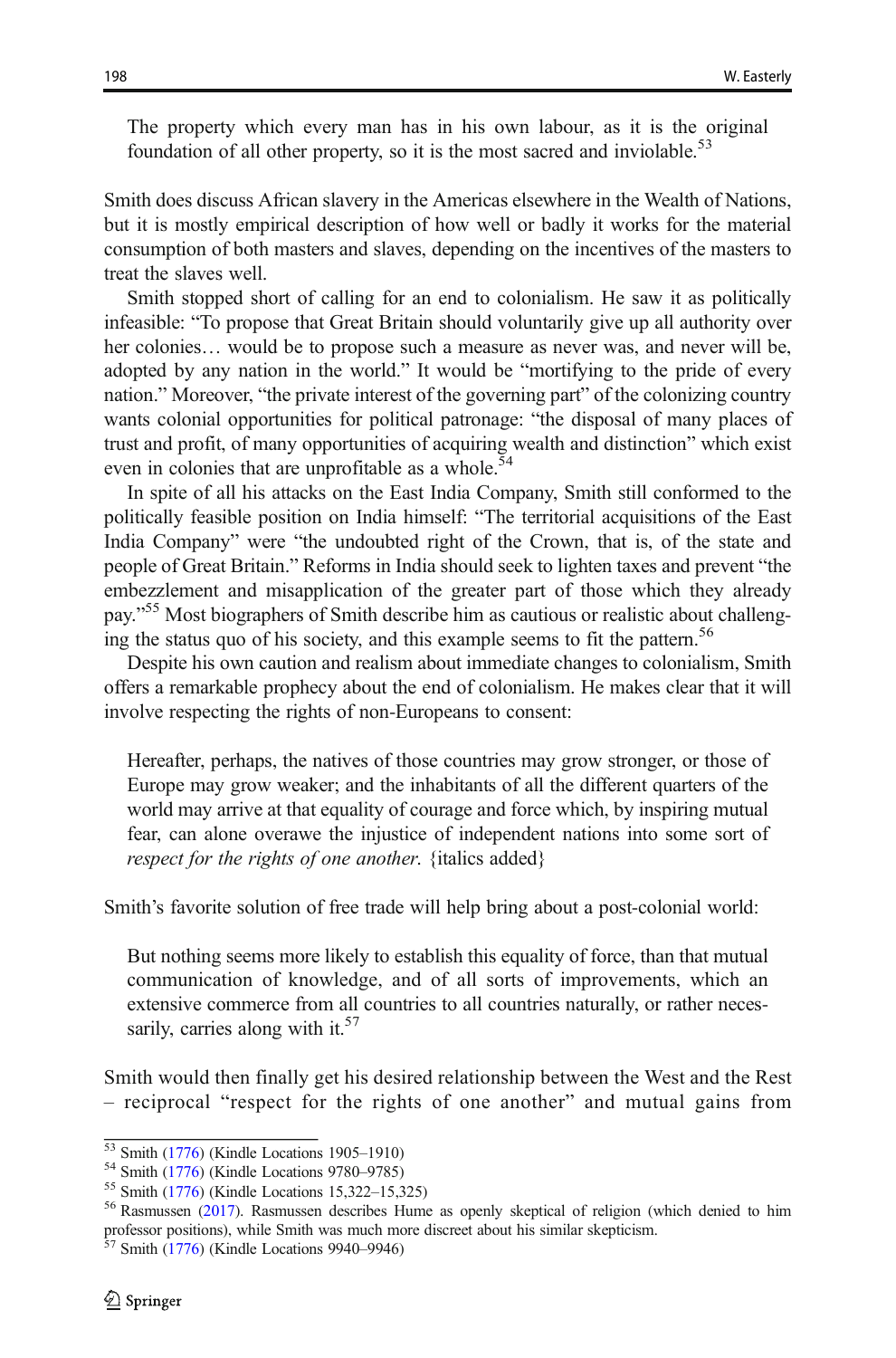globalization. That world very imperfectly began to arrive in our own generation of development economists, and the gains for development of both the West and the Rest were indeed remarkable.

# 6 Conclusions

Smith's student Dugald Stewart summarized the Scottish Enlightenment as if Smith had won the battle with his friend Hume:

That the capacities of the human mind have been in all ages the same, and that the diversity of phenomena exhibited by our species is the result merely of the different circumstances in which men are placed…The application of this fundamental and leading idea to the natural or theoretical history of society in all its various aspects;— to the history of languages, of the arts, of the sciences, of laws, of government, of manners, and of religion,— is the peculiar glory of the latter half of the eighteenth century, and forms the characteristical feature of its philosophy.<sup>58</sup>

Historian Jennifer Pitts in our generation looks back on Smith in about the same way:

Smith's conviction about the equal rationality of all people led him to theorize progress without thereby generating a hierarchy of moral and political worth, and without regarding societies in "earlier" stages pejoratively, as lacking the intellectual capacity or the moral judgment of more "advanced" Europeans.<sup>59</sup>

Despite what seems like a natural synthesis in Smith of a pro-market argument with an anti-colonial and anti-racist one, it is sad that this combination would rarely occur again among economists or other intellectuals in the centuries and decades after Smith before the modern era. Instead there was a split such that many pro-market thinkers were procolonial, while anti-colonial and anti-racist thinkers were anti-market. (Although Mises, Hayek and Friedman made some statements – not very well known – that are exceptions.) $^{60}$  That split both delayed the realization of Smith's prophecy about the end of colonialism and influenced anti-colonial development plans to go into an antimarket and coercive direction. The effects linger into our own day in politics, as there is

<sup>&</sup>lt;sup>58</sup> Quoted in 1815 in Sebastiani ([2013](#page-22-0)), Kindle Locations 4395–4398.<br><sup>59</sup> Pitts [\(2005\)](#page-22-0), p. 243<br><sup>60</sup> Quotes: Von Mises ([1927](#page-22-0)): "the colonial policy of the European powers since the age of the great discoveries stand in the sharpest contrast to all the principles of liberalism." Hayek [\(1944\)](#page-22-0) "The experience in the colonial sphere, of Great Britain as much as of any other, has amply shown that even the mild forms of planning which Englishmen know as colonial development involve, whether they wish it or not, the imposition of certain values and ideals on those whom they try to assist." And Hayek again: "Can there be much doubt that {global economic planning} would mean a more or less conscious endeavor to secure the dominance of the white man, and would rightly be so regarded by all other races?" Friedman [\(1958](#page-22-0)) "What is required in the underdeveloped countries is the release of the energies of millions of able, active, and vigorous people…what is required is an atmosphere of freedom." Friedman and Rose [\(1980\)](#page-22-0): "If some people are denied access to particular positions in life for which they are qualified simply because of their ethnic background, color, or religion, that is an interference with their right to "Life, Liberty, and the pursuit of Happiness ." It denies equality of opportunity and, by the same token, sacrifices the freedom of some for the advantage of others."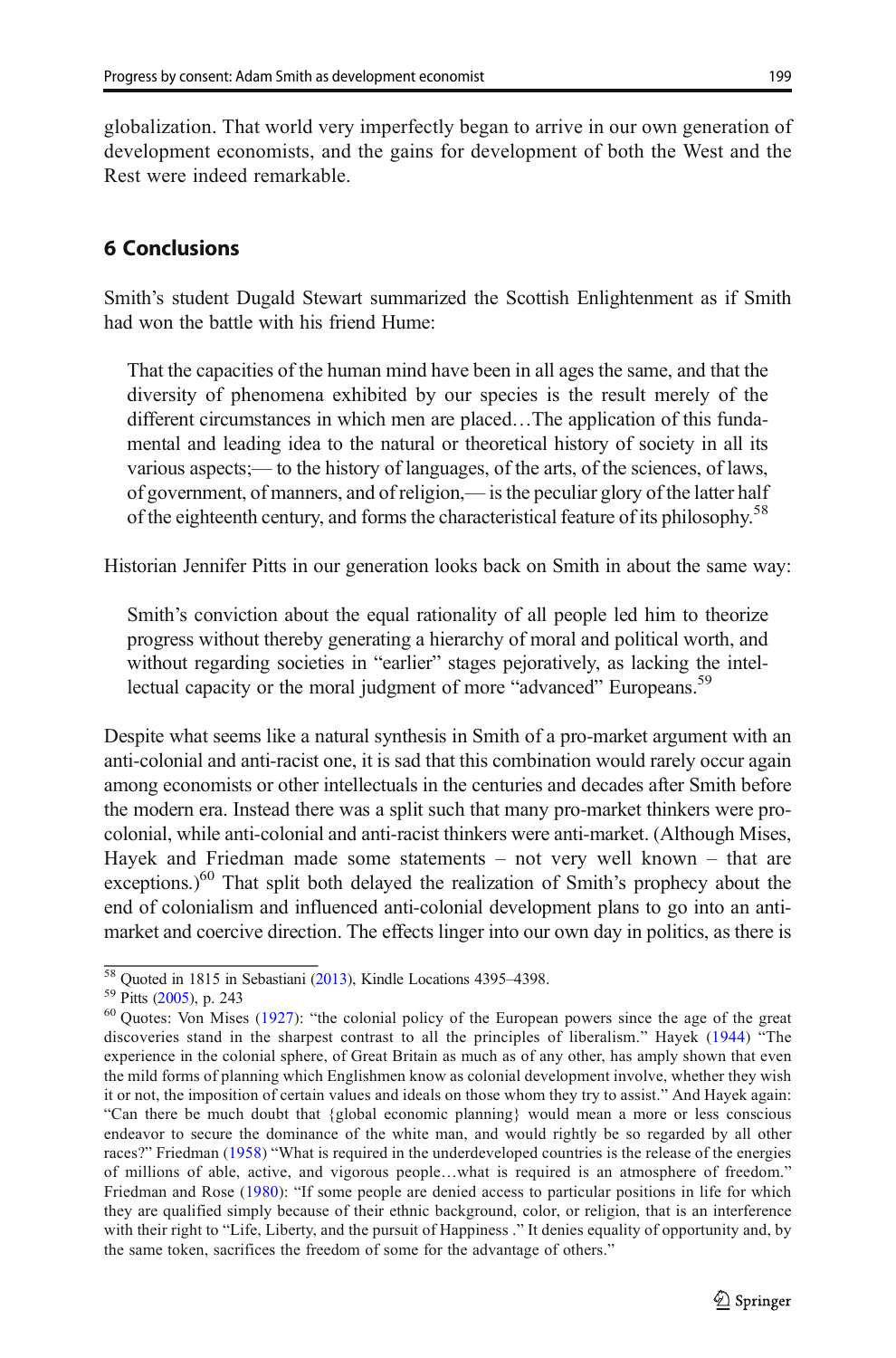<span id="page-21-0"></span>still a split between pro-market positions (usually on the right) and anti-racist and anticolonial advocacy (usually on the left).

Smith showed that it is impossible to ignore the moral questions of equal rights to consent. In the economic development world today, there is still today not sufficient awareness of the importance of individual choice and consent in development programs. There is arguably an emphasis on material incomes such that human rights violations still have a low profile in development.61 The question that Smith asked as to whether material income gains occur through positive-sum consent between individuals or through zero-sum coercion is still not asked enough in development efforts. The emphasis on evidence relative to theory in development results even more in questions of consent being neglected. There is little discussion of consent even with the overt use of coercion in "humanitarian military interventions."<sup>62</sup>

However, the low profile for consent in development is partly because of the good news that violations of the "rights of one another" are less likely and less egregious in our day than they were in Smith's. There has clearly been scientific and moral progress from Smith and Hume's generation of development thinkers to today's generation, and Smith's ideas get some of the credit for this. Many development economists of the modern era resurrected Smith's analytical synthesis – development emerging from models of individual choice, applied equally to all nations and ethnic groups, taking for granted equality of all individuals and individual choice and consent.<sup>63</sup>

With the popular resurgence of xenophobia and zero-sum thinking in the Western world, perhaps it wouldn't hurt to follow Smith and talk a little more openly about our economic ideas and moral principles— that individuals everywhere are indeed fit to choose for themselves, and that true progress happens by consent.

Acknowledgements I am grateful for comments received at the Mont Pelerin Society General Meeting 2018 in Gran Canaria, Spain, for comments of two anonymous referees, and for comments by Michael Clemens, Ernesto Dal Bo, Elizabeth Dalton, Angus Deaton, Ross Levine, Paul Mueller, and Dennis Rasmussen.

#### References

- Coyne, C. J., & Hall, A. R. (2014). The empire strikes back: Adam Smith, John Stuart Mill, and the Robust Political Economy of empire. The Review of Austrian Economics, 27, 359. [https://doi.org/10.1007](https://doi.org/10.1007/s11138-013-0212-1) [/s11138-013-0212-1](https://doi.org/10.1007/s11138-013-0212-1)
- Dunbar, J. (1782). Essays on the history of mankind in rude and cultivated ages. Dublin: Printed by B. Smith for William Colles, Dame Street and William Gilbert, Great Georges Street.
- Easterly, W. R. (2001). The elusive quest for growth: Economists' adventures and misadventures in the tropics. Cambridge: MIT Press.
- Easterly, W. R. (2006a). The white Man's burden: Why the West's efforts to aid the rest have done so much ill and so little good. Kindle Edition. New York: Penguin Publishing Group.
- Easterly, W. R. (2006b). Reliving the 50s: The big push, poverty traps, and takeoffs in economic development. Journal of Economic Growth, 11(4), 289–318.

 $^{61}$  Easterly ([2014](#page-22-0)) gives examples.<br><sup>62</sup> As Coyne and Hall (2014) discuss, some of the same debates about "American Empire" are happening today as happened analogously in the time of Smith.

<sup>&</sup>lt;sup>63</sup> Shleifer [\(2009](#page-22-0)) labels the period since 1980 "The Age of Milton Friedman."